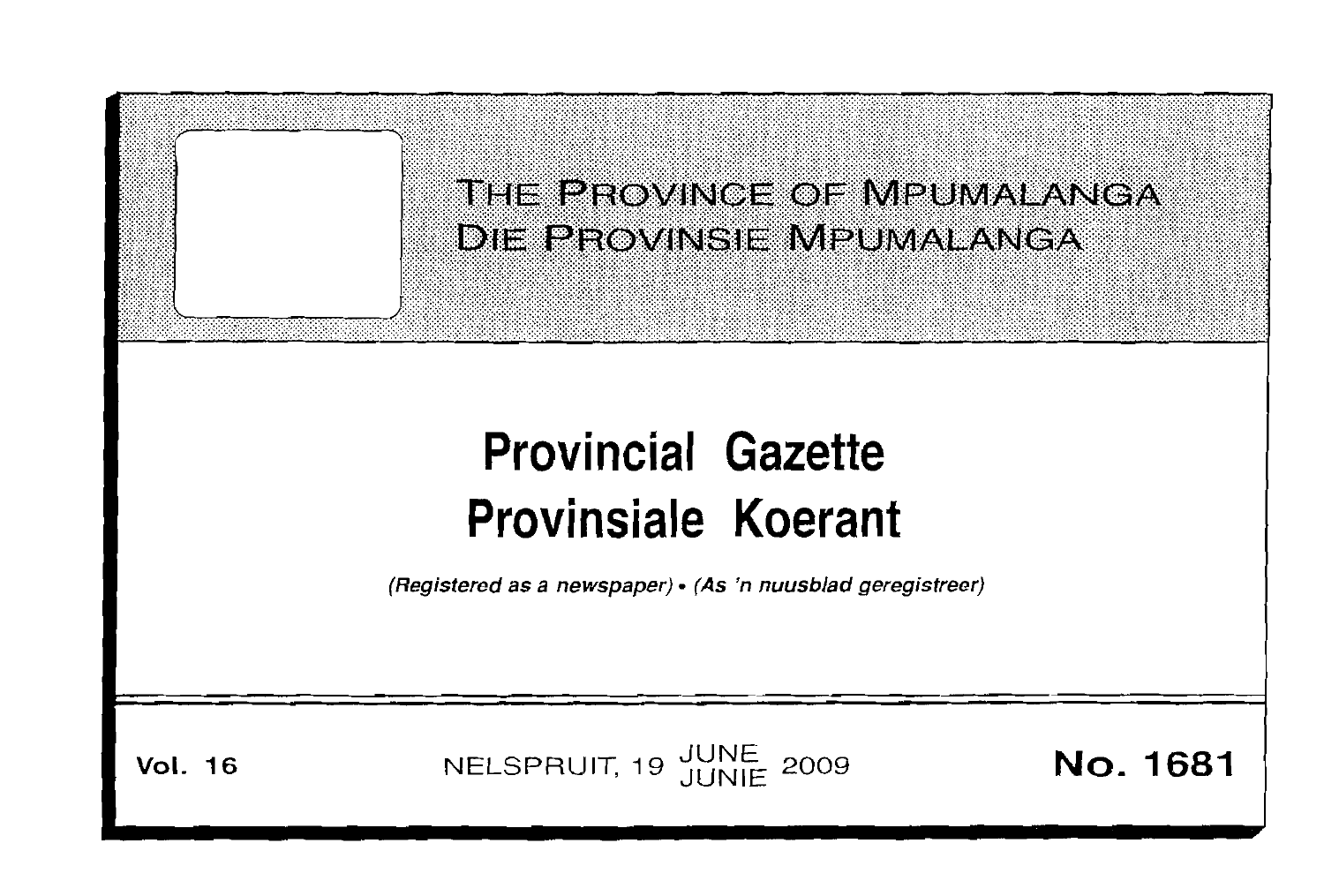No.

## **CONTENTS· INHOUD**

*Page* No. *Gazette* No.

## **GENERAL NOTICES· ALGEMENE KENNISGEWINGS**

| 166 |                                                                                                                    | 8  | 1681 |
|-----|--------------------------------------------------------------------------------------------------------------------|----|------|
| 166 |                                                                                                                    | 8  | 1681 |
| 167 |                                                                                                                    | 8  | 1681 |
| 167 |                                                                                                                    | 9  | 1681 |
| 168 |                                                                                                                    | 9  | 1681 |
| 168 |                                                                                                                    | 10 | 1681 |
| 169 |                                                                                                                    | 10 | 1681 |
| 169 |                                                                                                                    | 10 | 1681 |
| 170 |                                                                                                                    | 11 | 1681 |
| 170 |                                                                                                                    | 11 | 1681 |
| 171 |                                                                                                                    | 16 | 1681 |
| 171 |                                                                                                                    | 16 | 1681 |
| 172 | Town-planning and Townships Ordinance (15/1986): Establishment of township: Lydenburg Extension 89                 | 11 | 1681 |
| 172 | Ordonnansie op Dorpsbeplanning en Dorpe (15/1986): Stigting van dorp: Lydenburg-wysigingskema 89                   | 12 | 1681 |
| 173 |                                                                                                                    | 12 | 1681 |
| 173 | Wet op Opheffing van Beperkings (84/1967): Opheffing van voorwaardes: Gedeelte 78, plaas Blesbokspruit 150 IS      | 12 | 1681 |
| 174 | Town-planning and Townships Ordinance (15/1986): Steve Tshwete Amendment Scheme 334                                | 13 | 1681 |
| 174 |                                                                                                                    | 13 | 1681 |
| 175 |                                                                                                                    | 13 | 1681 |
| 175 |                                                                                                                    | 14 | 1681 |
| 176 |                                                                                                                    | 14 | 1681 |
| 176 |                                                                                                                    | 14 | 1681 |
| 177 | Development Facilitation Act (67/1995): Establishment of land development area: Portion 3, farm Geluk 299 JT, etc. | 17 | 1681 |
| 178 |                                                                                                                    | 20 | 1681 |
| 178 |                                                                                                                    | 20 | 1681 |
|     | <b>LOCAL AUTHORITY NOTICES · PLAASLIKE BESTUURSKENNISGEWINGS</b>                                                   |    |      |
| 123 | Town-planning and Townships Ordinance (15/1986): Govan Mbeki Municipality: Establishment of township: Bethal       | 27 | 1681 |
| 123 | Ordonnansie op Dorpsbeplanning en Dorpe (15/1986): Govan Mbeki Munisipaliteit: Stigting van dorp: Bethal-          | 27 | 1681 |
| 124 | Town-planning and Townships Ordinance (15/1986): Steve Tshwete Local Municipality: Establishment of township:      | 27 | 1681 |
| 101 | Ordennesseig en Dernebenlenning en Derne (15/1086); Ctove Tebwete Placelike Municipaliteit: Middelburg             |    |      |

|     | 124 Ordonnansie op Dorpsbeplanning en Dorpe (15/1986): Steve Tshwete Plaaslike Munisipaliteit: Middelburg-     | 28 | 1681 |
|-----|----------------------------------------------------------------------------------------------------------------|----|------|
|     | 132 Town-planning and Townships Ordinance (15/1986): eMalahleni Local Municipality: Declaration as an approved | 21 | 1681 |
|     |                                                                                                                | 23 | 1681 |
| 134 | Local Government: Municipal Property Rates Act, 2004: Mbombela Local Municipality: Public notice calling for   | 24 | 1681 |
| 135 |                                                                                                                | 25 | 1681 |
| 136 | Town-planning and Townships Ordinance (15/1986): eMalahleni Local Municipality: eMalahleni Amendment Scheme    | 26 | 1681 |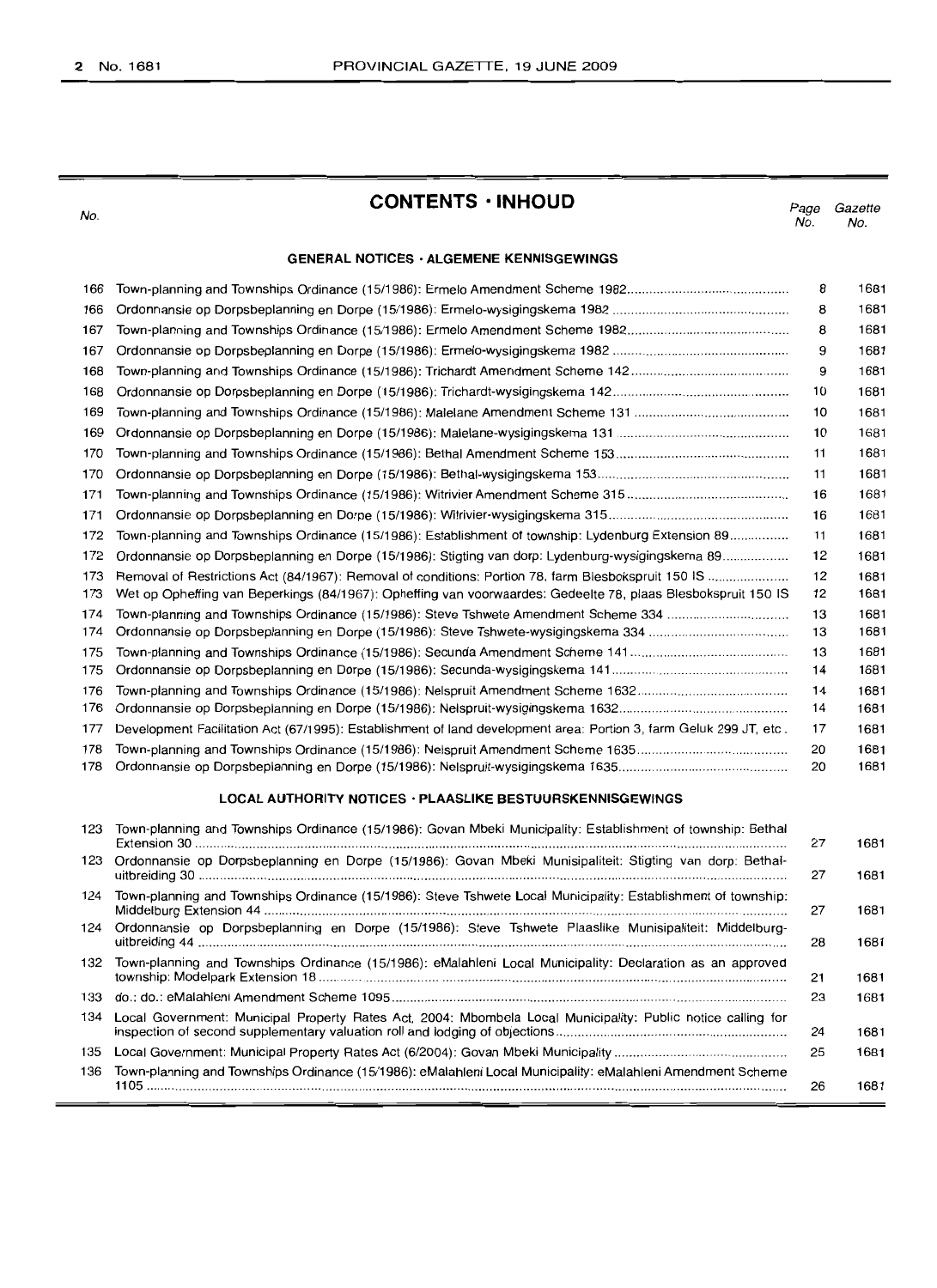| The                                                                                                                           |                                                              |  |
|-------------------------------------------------------------------------------------------------------------------------------|--------------------------------------------------------------|--|
|                                                                                                                               |                                                              |  |
| <b>Mpumalanga Province Provincial Gazette Function</b><br>will be transferred to the<br><b>Government Printer</b> in Pretoria |                                                              |  |
|                                                                                                                               |                                                              |  |
| NEW PARTICULARS ARE AS FOLLOWS:                                                                                               |                                                              |  |
| <b>Physical address:</b>                                                                                                      | Postal address:                                              |  |
| <b>Government Printing Works</b><br>149 Bosman Street<br>Pretoria                                                             | Private Bag X85<br>Pretoria<br>0001                          |  |
| <b>New contact persons:</b> Louise Fourie Tel.: (012) 334-4686                                                                | Mrs H. Wolmarans Tel.: (012) 334-4591                        |  |
| Fax number: (012) 323-8805                                                                                                    |                                                              |  |
| E-mail address: hester.wolmarans@gpw.gov.za<br>louise.fourie@gpw.gov.za                                                       |                                                              |  |
| <b>Contact persons for subscribers:</b>                                                                                       |                                                              |  |
|                                                                                                                               | Mrs S. M. Milanzi Tel.: (012) 334-4734                       |  |
|                                                                                                                               | Mrs J. Wehmeyer Tel.: (012) 334-4753<br>Fax.: (012) 323-9574 |  |

Subscribers and all other stakeholders are advised to send their advertisements directly to the **Government Printing Works,** two weeks before the 1st April 2005.

> In future, adverts have to be paid in advance before being published in the Gazette.

**AWIE VAN ZYL** Advertising Manager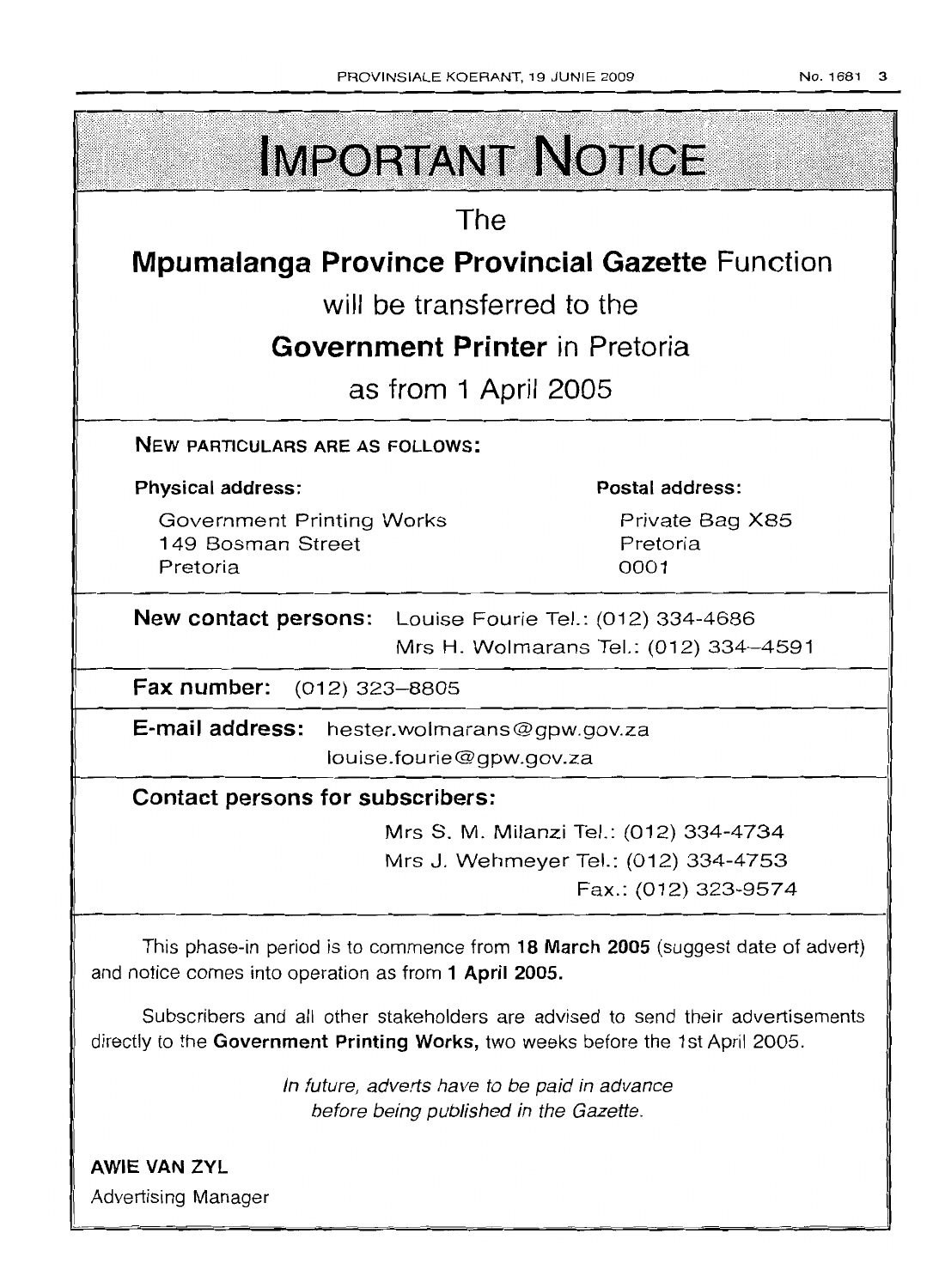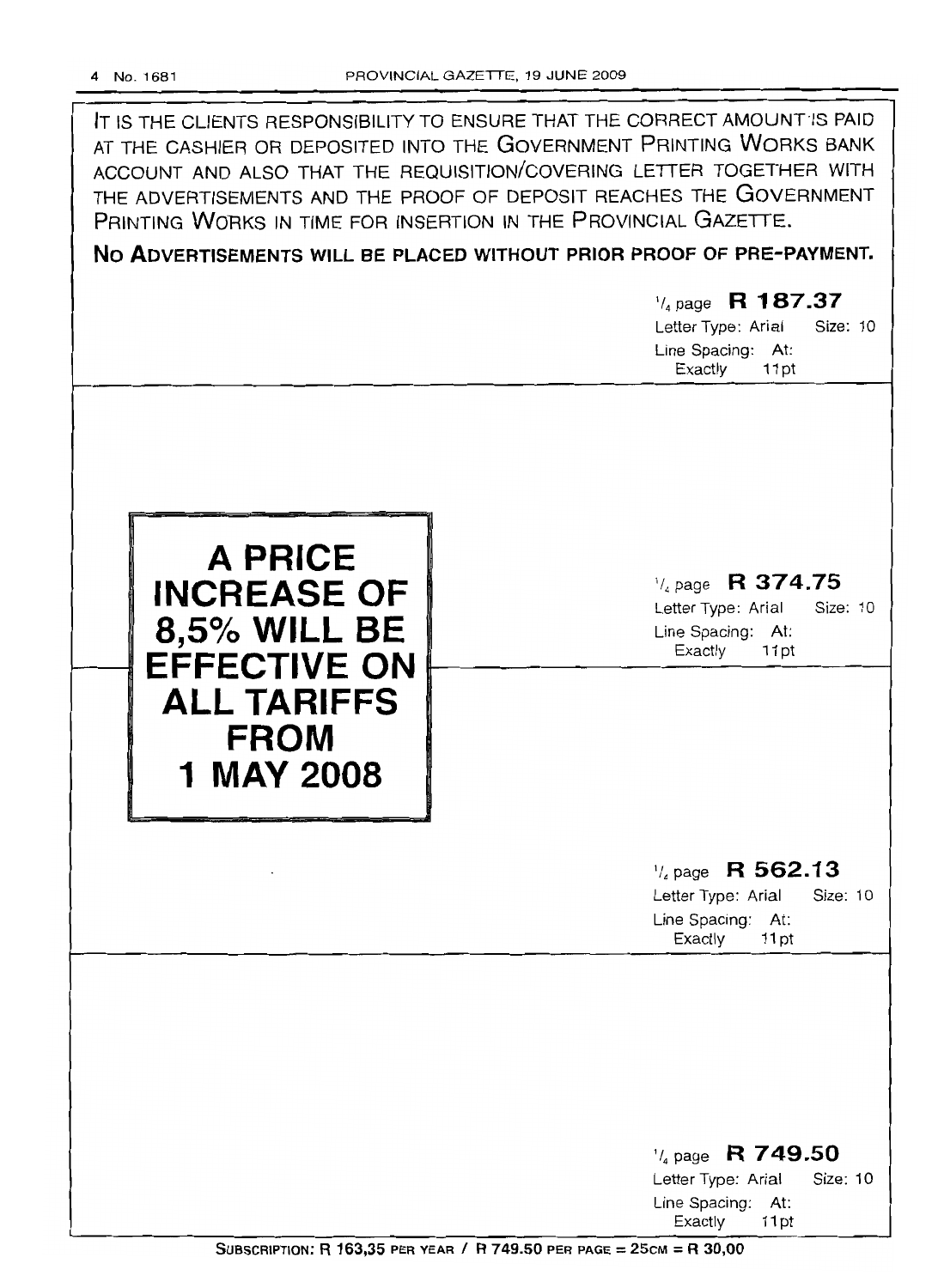

the advertiser;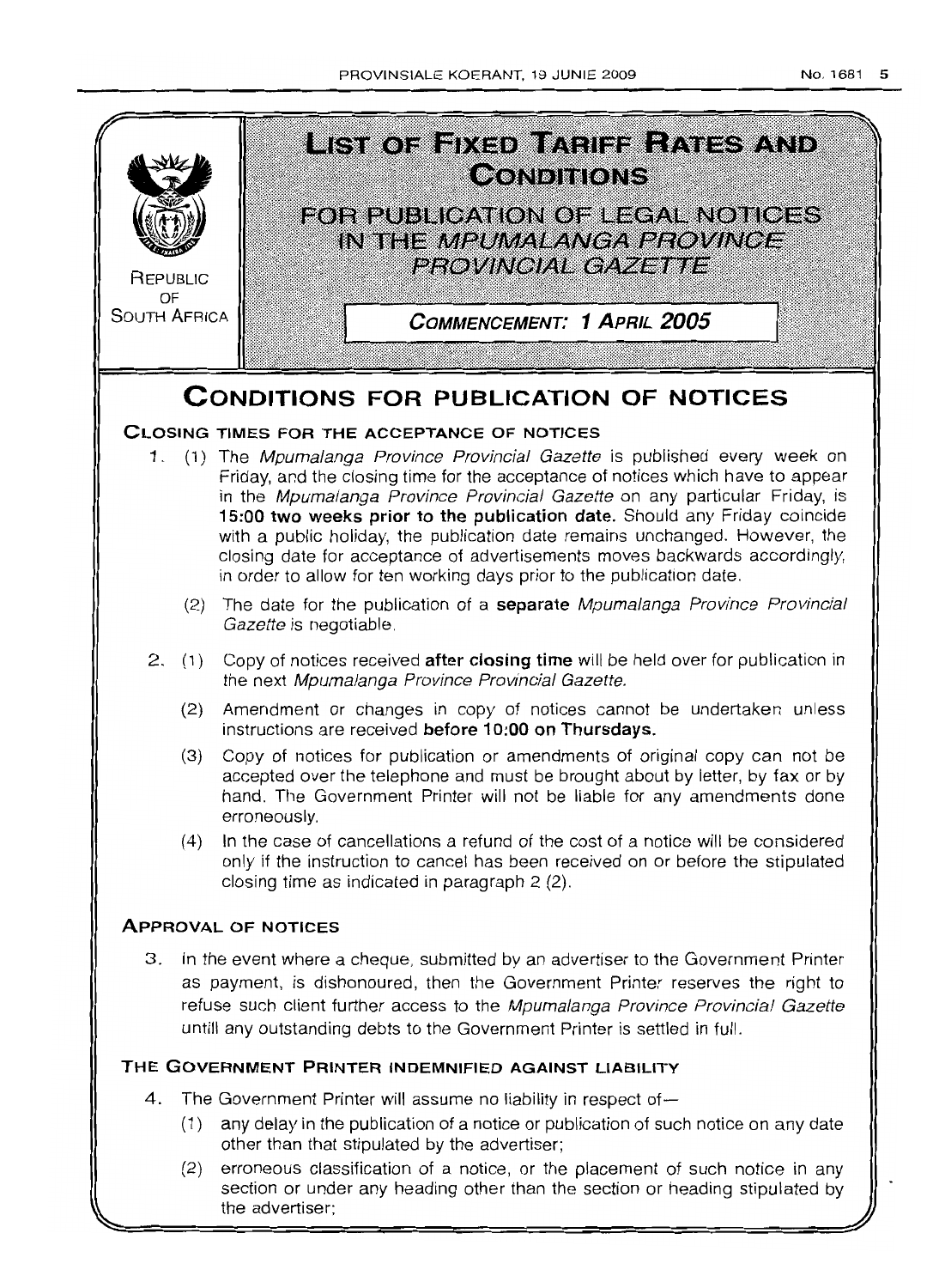(3) any editing, revision, omission, typographical errors or errors resulting from faint or indistinct copy.

## **LIABILITY OF ADVERTISER**

5. Advertisers will be held liable for any compensation and costs arising from any action which may be instituted against the Government Printer in consequence of the publication of any notice.

## **COpy**

- 6. Copy of notices must be typed on one side of the paper only and may not constitute part of any covering letter or document.
- 7. At the top of any copy, and set well apart from the notice, the following must be stated:

Where applicable

- (1) The heading under which the notice is to appear.
- (2) The cost of publication applicable to the notice, in accordance with the "Word Count Table".

## **PAYMENT OF COST**

- 9. **With effect from 1 April 2005 no notice will be accepted for publication unless the cost of the insertion(s) is prepaid in CASH or by CHEQUE or POSTAL ORDERS. It can be arranged that money can be paid into the banking account of the Government Printer, in which case the deposit slip accompanies the advertisement before publication thereof.**
- 10. (1) The cost of a notice must be calculated by the advertiser in accordance with the word count table.
	- (2) Where there is any doubt about the cost of publication of a notice, and in the case of copy, an enquiry, accompanied by the relevant copy, should be addressed to the **Advertising Section, Government Printing Works, Private Bag X85, Pretoria, 0001 [Fax: (012) 323-8805],** before publication.
- 11. Overpayment resulting from miscalculation on the part of the advertiser of the cost of publication of a notice will not be refunded, unless the advertiser furnishes adequate reasons why such miscalculation occurred. In the event of underpayments, the difference will be recovered from the advertiser, and the notice(s) will not be published until such time as the full cost of such publication has been duly paid in cash or by cheque or postal orders, or into the banking account.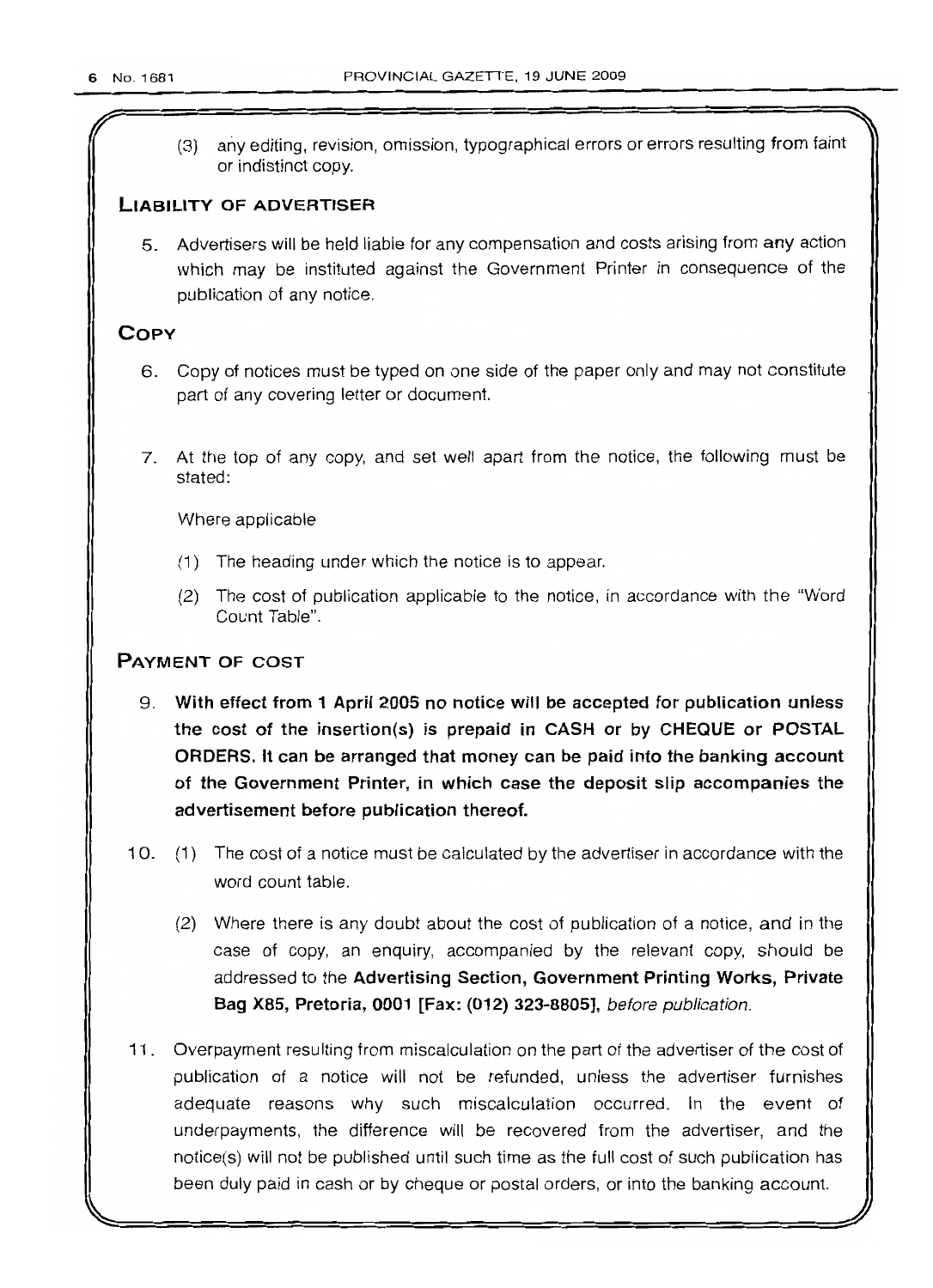- 12. In the event of a notice being cancelled, a refund will be made only if no cost regarding the placing of the notice has been incurred by the Government Printing Works.
- 13. The Government Printer reserves the right to levy an additional charge in cases where notices, the cost of which has been calculated in accordance with the Word Count Table, are subsequently found to be excessively lengthy or to contain overmuch or complicated tabulation.

## PROOF OF PUBLICATION

14. Copies of the Mpumalanga Province Provincial Gazette which may be required as proof of publication, may be ordered from the Government Printer at the ruling price. The Government Printer will assume no liability for any failure to post such Mpumalanga Province Provincial Gazette(s) or for any delay in despatching it/them.

# **GOVERNMENT PRINTERS BANK ACCOUNT PARTICULARS**

Bank: ABSA

BOSMAN STREET

Account No.: 4057114016

Branch code: 632005

Reference No.: 00000047

Fax No.: (012) 323 8805

## Enquiries:

| Mrs. L. Fourie    | Tel.: (012) 334-4686 |
|-------------------|----------------------|
| Mrs. H. Wolmarans | Tel.: (012) 334-4591 |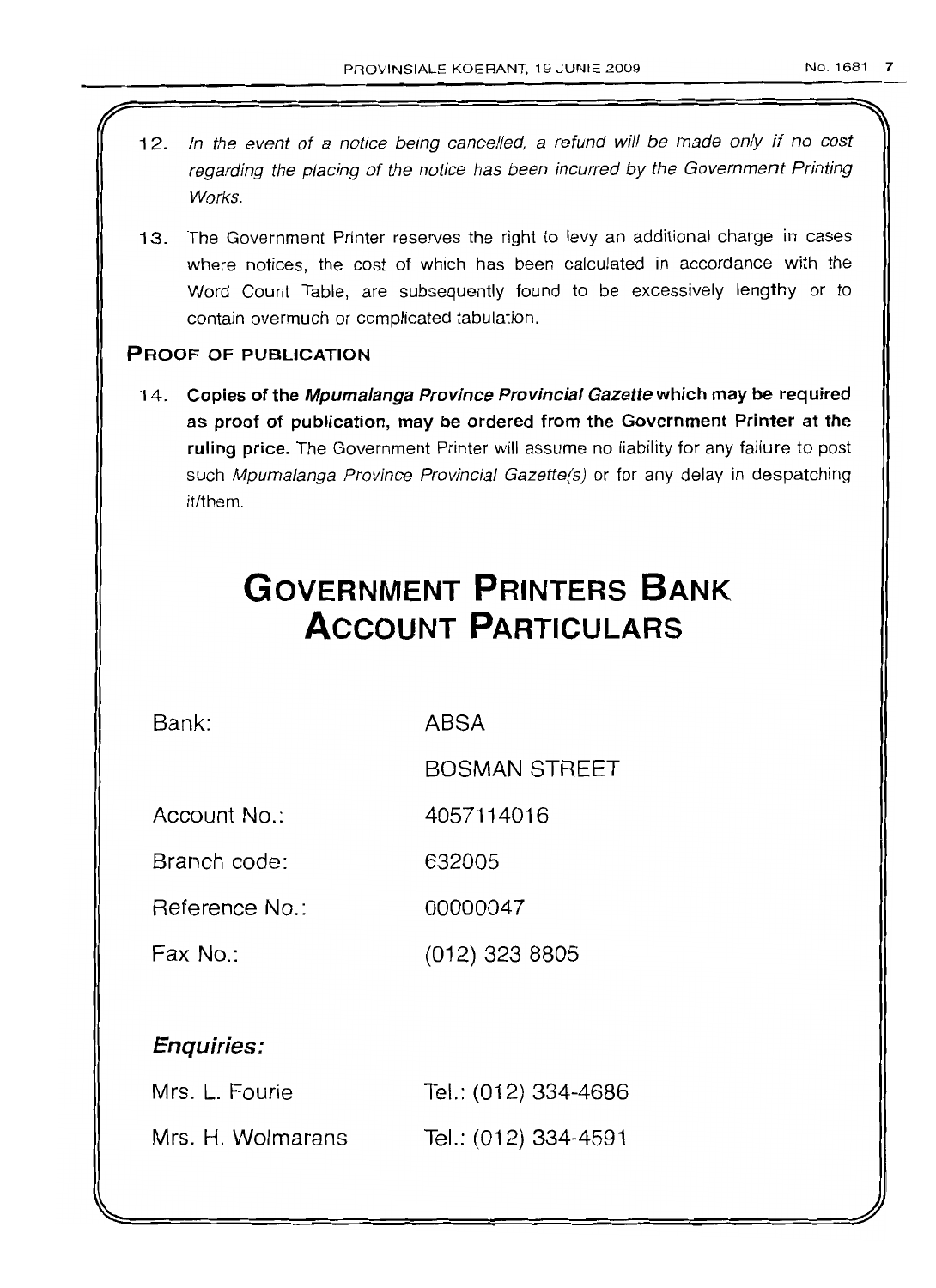## **GENERAL NOTICES • ALGEMENE KENNISGEWINGS**

#### NOTICE 166 OF 2009

SCHEDULE 8

[Regulation 11 (2)]

NOTICE OF APPLICATION FOR AMENDMENT OF TOWN-PLANNING SCHEME IN TERMS OF SECTION 56 (1) (b) (i) OF THE TOWN-PLANNING AND TOWNSHIPS ORDINANCE, 1986 (ORDINANCE 15 OF 1986)

#### ERMELO AMENDMENT SCHEME, 1982, NUMBER 539

I, Pierre Grabler, being the authorized agent of the owner of the Remaining Extent of Err 632, Ermelo Township, Registration Division IT, Mpumalanga Province, hereby give notice in terms of section 56 (1) (b) (i) of the Town-planning and Townships Ordinance, 1986, that I have applied to the Msukaligwa Local Municipality for the amendment of the town-planning scheme known as the Ermelo Town-planning Scheme, 1982, by the rezoning of the property described above, situated at the Remaining Extent of Erf 632, Ermelo Township, Registration Division IT, Mpumalanga Province, from Residential 1 to Business 1 for the erection of business building and flats.

Particulars of the application will lie for inspection during normal office hours at the office of the Municipal ManagerlSecretary of the Msukaligwa Local Municipality, for a period of 28 days from 12 June 2009.

Objections to or representations in respect of the application must be lodged with or made in writing to the Municipal ManagerlSecretary at the above address or at Bekker, Brink & Brink Inc., Second Floor, United Building, 60 Kerk Street, Ermelo, within a period of 28 days as from 12 June 2009.

Address of owner: C/o Bekker, Brink & Brink Inc., Second Floor, United Building, 60 Kerk Street, Ermelo. (Ref. Mr P Grobler/MC/jas 23/0001.)

## **•** KENNISGEWING 166 VAN 2009

BYLAE 8

[Regulasie 11 (2)]

KENNISGEWING VAN AANSOEK OM WYSIGING VAN DORPSBEPLANNINGSKEMA INGEVOLGE ARTIKEL 56 (1) (b) (i) VAN DIE ORDONNANSIE OP DORPSBEPLANNING EN DORPE, 1986 (ORDONNANSIE 15 VAN 1986)

## ERMELO-WYSIGINGSKEMA, 1982, NOMMER 539

Ek, Pierre Grobler, synde die gemagtigde agent van die eienaar van die Resterende Gedeelte van Erf 632, Ermelo-dorpsgebied, Registrasie Afdeling IT, Mpumalanga Provinsie, gee hiermee ingevolge artikel 56 (1) (b) (i) van die Ordonnansie ap Dorpsbeplanning en Dorpe, 1986, kennis dat ek by die Msukaligwa Plaaslike Munisipaliteit aansoek gedoen het om die wysiging van die dorpsbeplanningskema bekend as Errnelo-dorpsbeplanninqskerna, 1982, deur die hersonering van die eiendom hierbo beskryf, geleë te Resterende Gedeelte van Erf 632, Ermelo-dorpsgebied, Registrasie Afdeling IT, Mpumalanga Provinsie, vanaf Residensieel 1 na Besigheid 1 vir die oprigting van besigheidspersele en woonstelle.

Besonderhede van die aansoek Ie ter insae gedurende gewone kantoorure by die kantoor van die Munisipale Bestuurder/Sekretaris van die Msukaligwa Plaaslike Munisipaliteit, Burgersentrum, Ermelo, vir 'n tydperk van 28 dae vanaf 12 Junie 2009.

Besware teen of vertoë ten opsigte van die aansoek moet binne 'n tydperk van 28 dae vanaf 12 Junie 2009 skriftelik by of tot die Munisipale Bestuurder/Sekretaris by bovermelde adres of by Bekker, Brink & Brink Ing., Tweede Vloer, Unitedgebou, Kerkstraat 60, Ermelo, ingedien of gerig word.

Adres van eienaar: P/a Bekker, Brink & Brink Ing., Tweede Vloer, Unitedgebou, Kerkstraat 60, Ermelo. (Verw. Mnr P Grobler/mc/JAS23/0001.)

12-19

#### NOTICE 167 OF 2009

SCHEDULE 8

[Regulation 11 (2)]

NOTICE OF APPLICATION FOR AMENDMENT OF TOWN-PLANNING SCHEME IN TERMS OF SECTION 56 (1) (b) (i) OF THE TOWN-PLANNING AND TOWNSHIPS ORDINANCE, 1986 (ORDINANCE 15 OF 1986)

## ERMELO AMENDMENT SCHEME, 1982, NUMBER 506

I, Pierre Grobler, being the authorized agent of the owner of Portion 4 (a portion of Portion 1) of Erf 704, Ermelo Township, Registration Division IT, Province of Mpumalanga, and Portion 6 (a portion of Portion 1) of Err 703, Ermelo Township, Registration Division IT, Province of Mpumalanga, hereby give notice in terms of section 56 (1) (b) (i) of the Town-planning and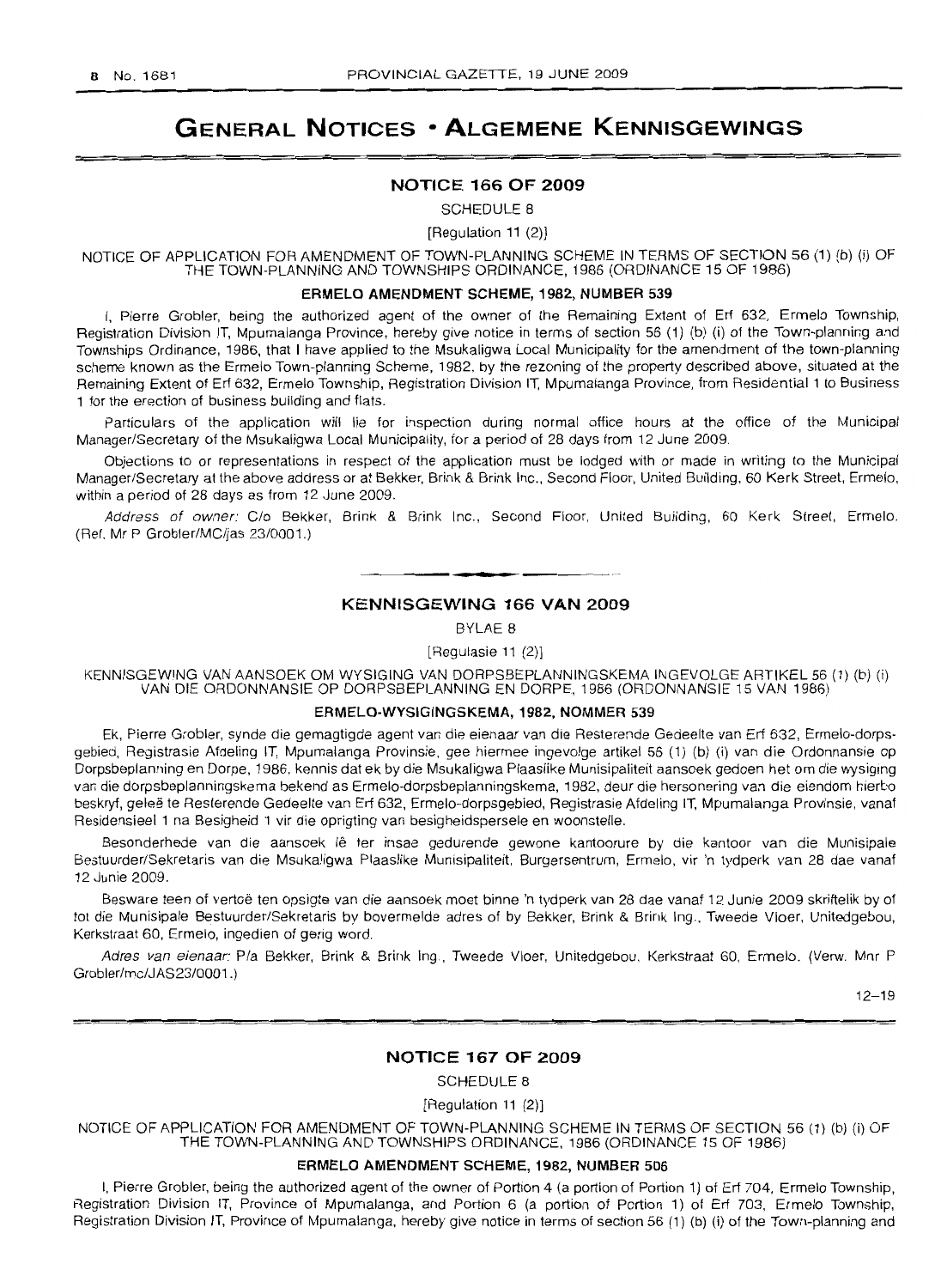Townships Ordinance, 1986, that I have applied to the Msukaligwa Local Municipality for the amendment of the town-planning scheme known as the Ermelo Town-planning Scheme, 1982, by the rezoning of the properties described above, situated at Portion 4 (a portion of Portion 1) of Erf 704, Ermelo Township, Registration Division IT, Province of Mpumalanga, and Portion 6 (a portion of Portion 1) of Erf 703, Ermelo Township, Registration Division IT, Province of Mpumalanga, from Residential 1 to Residential 3 for the erecting of 7 x 2-bedroomed flats and 5 x 1-bedroom flats.

Particulars of the application will lie for inspection during normal office hours at the office of the Municipal Manager/Secretary of the Msukaligwa Local Municipality, for a period of 28 days as from 12 June 2009.

Objections to or representations in respect of the application must be lodged with or made in writing to the Municipal Manager/Secretary of the above address or at Bekker, Brink & Brink Inc., Second Floor, United Building, 60 Kerk Street, Ermelo, within a period of 28 days as from 12 June 2009.

Address of owner: C/o Bekker, Brink & Brink Inc., Second Floor, United BUilding, 60 Kerk Street, Ermelo. (Ref. Mr P Grobler/MC/MHL14/0001.)

#### **KENNISGEWING 167 VAN 2009**

**-**

BYLAE 8

[Regulasie 11 (2)]

KENNISGEWING VAN AANSOEK OM WYSIGING VAN DORPSBEPLANNINGSKEMA INGEVOLGE ARTIKEL 56 (1) (b) (i) VAN DIE ORDONNANSIE OP DORPSBEPLANNING EN DORPE. 1986 (ORDONNANSIE 15 VAN 1986)

#### **ERMELO-WYSIGINGSKEMA, 1982, NOMMER 506**

Ek, Pierre Grobler, synde die gemagtigde agent van die eienaar van Gedeelte 4 ('n gedeelte van Gedeelte 1) van Erf 704, Ermelo-dorpsgebied, Registrasie Afdeling IT, Provinsie Mpumalanga en Gedeelte 6 ('n gedeelte van Gedeelte 1) van Erf 703, Ermelo-dorpsgebied, Registrasie Afdeling IT, Provinsie Mpumalanga, gee hiermee ingevolge artikel 56 (1) (b) (i) van die Ordonnansie op Dorpsbeplanning en Dorpe, 1986, kennis dat ek by die Msukaligwa Plaaslike Munisipaliteit aansoek gedoen het om die wysiging van die dorpsbeplanningskema bekend as Ermelo-dorpsbeplanningskema, 1982, deur die hersonering van eiendomme hierbo beskryf, geleë te Gedeelte 4 ('n gedeelte van Gedeelte 1) van Erf 704, Ermelo-dorpsgebied, Registrasie Afdeling IT, Provinsie Mpumalanga, en Gedeelte 6 ('n gedeelte van Gedeelte 1) van Erf 703, Ermelo-dorpsgebied, Registrasie Afdeling IT, Provinsie Mpumalanga, vanaf Residensieel 1 na Residensieel 3 vir die oprigting van 7 x 2-slaapkamerwoonstelle en 5 x 1-slaapkamer woonstelle.

Besonderhede van die aansoek Ie ter insae gedurende gewone kantoorure by die kantoor van die Munisipale Bestuurder/Sekretaris van die Msukaligwa Plaaslike Munisipaliteit, Burgersentrum, Ermelo, vir 'n tydperk van 28 dae vanaf 12 Junie 2009.

Besware teen of vertoë ten opsigte van die aansoek moet binne 'n tydperk van 28 dae vanaf 12 Junie 2009 skriftelik by of tot die Munisipale Bestuurder/Sekretaris by bovermelde adres of by Bekker, Brink & Brink Ing., Tweede Vloer, Unitedgebou, Kerkstraat 60, Ermelo, ingedien of gerig word.

Adres van eienaar: P/a Bekker, Brink & Brink Ing., Tweede Vloer, Unitedgebou, Kerkstraat 60, Ermelo. (Verw. Mnr P Grobler/mc/MHL14/0001.)

12-19

#### **NOTICE 168 OF 2009**

SCHEDULE 8

[Regulation 11 (2)]

NOTICE OF APPLICATION FOR AMENDMENT OF TOWN-PLANNING SCHEME IN TERMS OF SECTION 56 (1) (b) (i) OF THE TOWN PLANNING AND TOWNSHIPS ORDINANCE, 1986 (ORDINANCE 15 OF 1986)

#### **TRICHARDT AMENDMENT SCHEME 142**

We, Catalyst Town Planning Consultants and Development Facilitators, being the authorised consultants, appointed by the owner of Erf 329, Trichardt, hereby give notice in terms of section 56 (1) (b) (i) of the Town-planning and Townships Ordinance, 1986, that we have applied to the Govan Mbeki Municipality for the amendment of the town-planning scheme known as the Trichardt Town-planning Scheme, 1980, by the rezoning of Erf 329, Trichardt, situated at 11 Van Schalkwyk Street, from "Residential 1" to "Residential 3".

Particulars of the application will lie for inspection during normal office hours at the office of the Municipal Manager, Govan Mbeki Municipality, Secunda, for a period of 28 days from 12 June 2009.

Objections to or representations in respect of the application must be lodged with or made in writing to the Municipal Manager, Govan Mbeki Municipality, Private Bag X1017, Secunda, 2302, within a period of 28 days from 12 June 2009.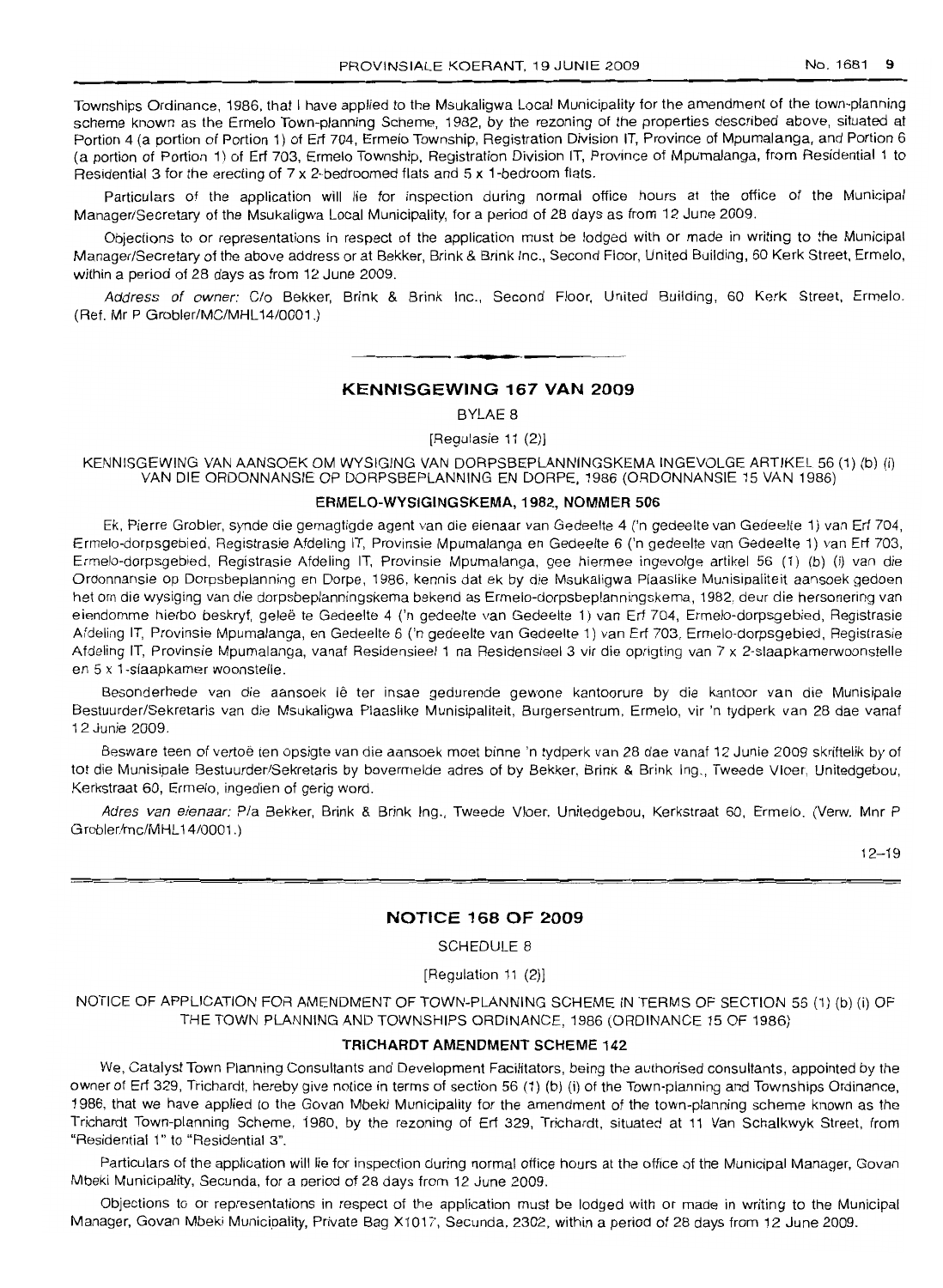#### **KENNISGEWING 168 VAN 2009**

KENNISGEWING VAN AANSOEK OM WYSIGING VAN DORPSBEPLANNINGSKEMA INGEVOLGE ARTIKEL 56 (1) (b) (i) VAN DIE ORDONNANSIE OP DORPSBEPLANNING EN DORPE, 1986 (ORDONNANSIE 15 VAN 1986)

## **TRICHARDT-WYSIGINGSKEMA** 142

Ons, Catalyst Town Planning Consultants and Development Facilitators, synde die gemagtigde agent van die eienaars van Erf 329, Trichardt, gee hiermee ingevolge artikel 56 (1) (b) (i) van die Ordonnansie op Dorpsbeplanning en Dorpe, 1986, kennis dat ek by die Govan Mbeki Munisipaliteit aansoek gedoen het om die wysiging van die dorpsbeplanningskema bekend as die Trichardt-dorpsbeplanningskema, 1980, deur die hersonering van Erf 329, Trichardt, gelee te Van Schalkwykstraat 11, vanaf "Residensieel 1" na "Residensieel 3".

Besonderhede van die aansoek lê ter insae gedurende gewone kantoorure by die kantoor van die Munisipale Bestuurder, Govan Mbeki Munisipaliteit, Burgersentrum, Secunda, 28 dae vanaf 12 Junie 2009.

Besware teen of vertoë ten opsigte van die aansoek moet binne 'n tydperk van 28 dae vanaf 12 Junie 2009 skriftelik by of tot die Munisipale Bestuurder, Govan Mbeki Munisipaliteit, Burgersentrum, Privaatsak X1017, Secunda, 2302, ingedien of gerig word.

 $12 - 19$ 

## **NOTICE 169 OF 2009**

## **MALELANE AMENDMENT SCHEME** 131

#### ANNEXURE 61

NOTICE OF APPLICATION FOR AMENDMENT OF TOWN PLANNING SCHEME IN TERMS OF SECTION 56 (1) (b) (i) OF THE TOWN PLANNING AND TOWNSHIPS ORDINANCE, 1986 (ORDINANCE No. 15 OF 1986)

I, Frans Arnold Meyer, being the authorized agent of Stand 1049, Malelane Extension 14, hereby gives notice in terms of section 56 (1) (b) (i) of the Town-planning and Townships Ordinance, 1986, that I have applied to the Nkomazi Municipality for the amendment of the town-planning scheme known as Malelane Town-planning Scheme, 1997, by the rezoning of the property, Stand 1049, described above, situated in River View Street, Malelane, from "Residential 1" to "Residential 3".

Particulars of the application will lie for inspection during normal office hours at the office of the Municipal Manager: Nkomazi Municipality, Rotunda Circle, Malelane, for a period of 28 days.

Objections to or representations in respect of the application must be lodged with or made in writing to the Municipal Manager: Nkomazi Municipality, Malelane or at Private Bag X101, Malelane, 1320, within a period of 28 days.

Address of agent: FA Meyer Inc., P.O. Box 130, Malelane, 1320. [Tel. (013) 790-0265.] [Fax (013) 790-0427.] (Ref. S 338.) E-mail: vrm.att@mweb.co.za

## **KENNISGEWING 169 VAN 2009**

**.-**

## **MALELANE-WYSIGINGSKEMA** 131

AANHANGSEL 61

KENNISGEWING VAN AANSOEK OM WYSIGING VAN DORPSBEPLANNINGSKEMA INGEVOLGE ARTIKEL 56 (1) (b) (i) VAN DIE ORDONNANSIE OP DORPSBEPLANNING EN DORPE, 1986 (ORDONNANSIE 15 VAN 1986)

Ek, Frans Arnold Meyer, synde die gevolmagtigde agent van Erf 1049, Malelane Uitbreiding 14, gee hiermee ingevolge artikel 56 (1) (b) (i) van die Ordonnansie op Dorpsbeplanning en Dorpe, 1986, kennis dat ek by die Nkomazi Munisipaliteit aansoek gedoen het om die wysiging van die dorpsbeplanningskema bekend as die Malelane-dorpsbeplanningskema, 1997, deur die hersonering van die eiendom, Erf 1049, hierbo beskryf, gelee te River Viewstraat, Malelane van "Residensieel 1" na "Residensieel 3".

Besonderhede van die aansoek Ie ter insae gedurende gewone kantoorure by die kantoor van die Munisipale Bestuurder: Nkomazi Munisipaliteit, Rotunda Sirkel, Malelane, vir 'n tydperk van 28 dae.

Besware teen of vertoë ten opsigte van die aansoek moet binne 'n periode van 28 dae skriftelik by bovermelde adres of by Privaatsak X101, Malelane, 1320 (Verw: Mej. Shabangu), ingedien of gerig word.

Adres van agent: FA Meyer Ing., Posbus 130, Malelane, 1320. [Tel. (013) 790-0265.] [Faks (013) 790-0427.] (Verw. S 338.) E-pos: vrm.att@mweb.co.za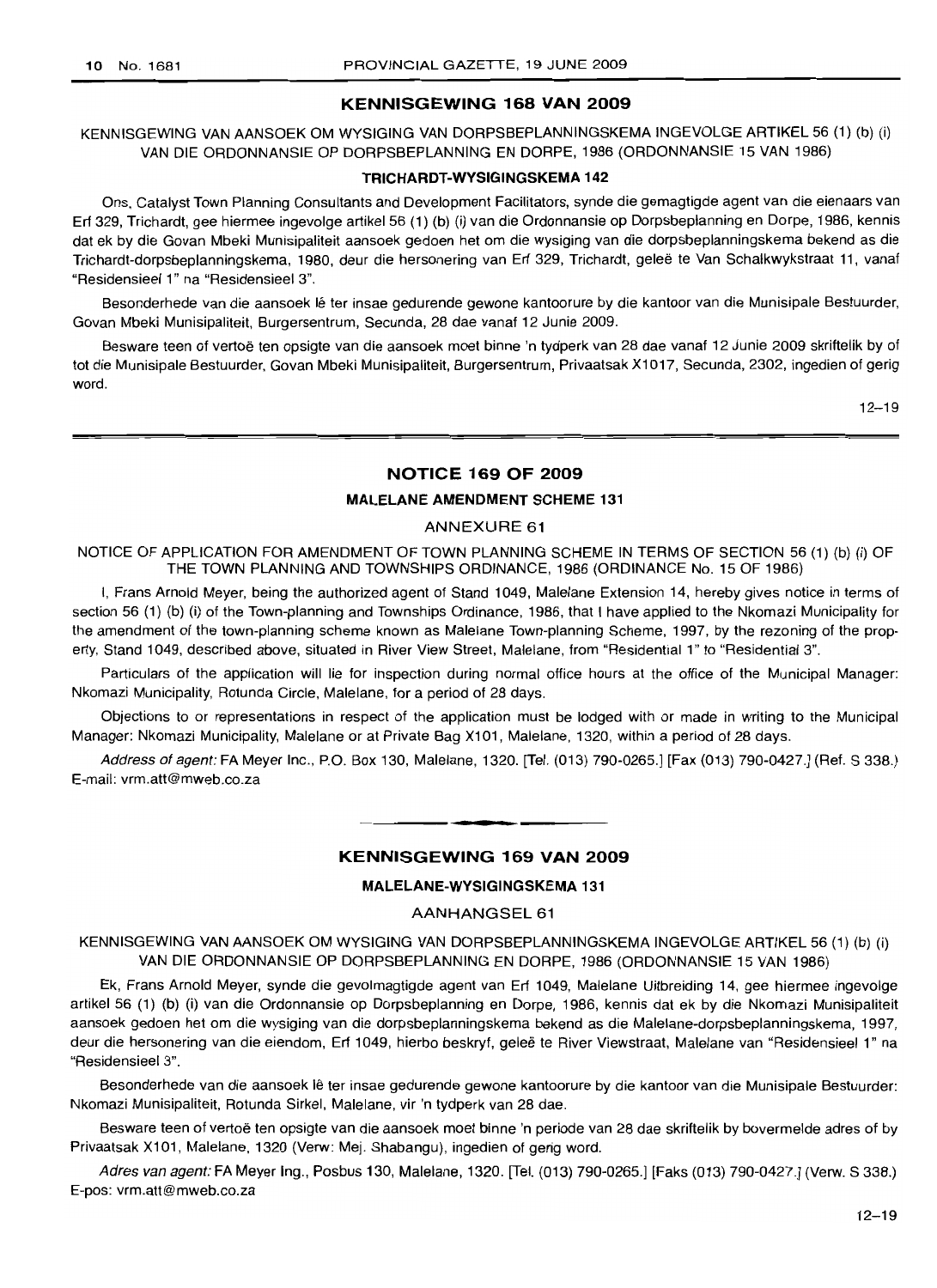## **NOTICE 170 OF 2009**

#### **BETHAL AMENDMENT SCHEME 153**

NOTICE OF APPLICATION FOR AMENDMENT OF TOWN-PLANNING SCHEME IN TERMS OF SECTION 56 (1) (b) (i) OF THE TOWN-PLANNING AND TOWNSHIPS ORDINANCE, 1986 (ORDINANCE 15 OF 1986)

I, Jacobus Alwyn Buitendag of The African Planning Partnership, being the authorized agent of the owner of The Remaining Extent of Erf 712, Bethal Extension Township, hereby give notice in terms of section 56 (1) (b) (i) of the Town-planning and Townships Ordinance, 1986, that I have applied to the Govan Mbeki Municipality for the amendment of the town-planning scheme known as Bethal Town-planning Scheme, 1980, for the rezoning of the property described above situated east of and adjacent to Station Road, ± 900 m north-east of Bethal CBD, from "Residential 1" to "Industrial 1".

Particulars of the application will lie for inspection during normal office hours at the office of the Municipal Manager, Municipal Offices, Central Business District, Secunda, for a period of 28 days from 12 June 2009.

Objections to or representations in respect of the application must be lodged with or made in writing to the Municipal Manager, Govan Mbeki Municipality at the above address or at Private Bag X1017, Secunda, 2302, within a period of 28 days from 12 June 2009 (on or before 10 July 2009).

Address of applicant: The African Planning Partnership, P.O. Box 2256, Boksburg, 1460. Tel: (011) 918-0100.

## **• KENNISGEWING 170 VAN 2009**

### **BETHAL WYSIGINGSKEMA** 153

KENNISGEWING VAN AANSOEK OM WYSIGING VAN DORPSBEPLANNINGSKEMA INGEVOLGE ARTIKEL 56 (1) (b) (i) VAN DIE ORDONNANSIE OP DORPSBEPLANNING EN DORPE, 1986 (ORDONNANSIE 15 VAN 1986)

Ek, Jacobus Alwyn Buitendag, synde die gemagtigde agent van die eienaar van die Resterende Gedeelte van Erf 712, Bethal Uitbreiding, gee hiermee ingevolge artikel 56 (1) (b) (i) van die Ordonnansie op Dorpsbeplanning en Dorpe, 1986, kennis dat ek by die Govan Mbeki Munisipaliteit, aansoek gedoen het om die wysiging van die Dorpsbeplanningskema bekend as Bethal-dorpsbeplanningskema, 1980, deur die hersonering van die eiendom hierbo beskryf, gelee oos van en aangrensend aan Stasieweg, ± 900 m noord-oos van Bethal Sentrale Besigheidsgebied vanaf "Residensieel 1" na "Nywerheid 1".

Besonderhede van die aansoek Ie ter insae gedurende gewone kantoorure by die kantoor van die Munisipale Bestuurder: Munisipale Kantore, Sentrale Besigheidsgebied, Secunda, vir 'n tydperk van 28 dae vanaf 12 Junie 2009.

Besware teen of vertce ten opsigte van die aansoek moet binne 'n tydperk van 28 dae vanaf 12 Junie 2009 (op of voor 10 Julie 2009), skriftelik by of tot die Munisipale Bestuurder, Govan Mbeki Munisipaliteit by bovermelde adres of by Privaatsak X1017, Secunda, 2302, ingedien word.

Adres van appfikant: The African Planning Partnership, Posbus 2256, Boksburg, 1460. Tel: (011) 918-0100.

 $12 - 19$ 

## **NOTICE 172 OF 2009**

SCHEDULE 11

(Regulation 21)

#### NOTICE OF APPLICATION FOR ESTABLISHMENT OF TOWNSHIP

The Thaba Chweu Municipality, Lydenburg Administrative Unit, hereby gives notice in terms of section 69 (6) (a), read with section 96 (1) of the Town-planning and Townships Ordinance, 1986 (Ordinance 15 of 1986), that an application to establish the township referred to in the Annexure hereto, has been received by it.

Particulars of the application will lie for inspection during normal office hours at the office of the Municipal Manager, Thaba Chweu Municipality, Lydenburg Administrative Unit, Sentraal Street, Lydenburg, for a period of 28 days from 12/06/2009.

Objections to or representations in respect of the application must be lodged with or made in writing and in duplicate to the Municipal Manager at the above address or at P.O. Box 61, Lydenburg, 1120, within a period of 28 days from 12/06/2009.

#### **ANNEXURE**

#### Name of township: **Lydenburg Extension 89.**

Full name of applicant: Terraplan Associates Town and Regional Planners.

Number of erven in proposed township: 2 "Educational" erven with the inclusion of a conference centre and related and subservient land uses plus a dwelling unit and "Public Road".

Description of land on which township is to be established: Portion 452 of the farm Townlands of Lydenburg 31 J.T.

Situation of proposed township: On the Dullstroom/Lydenburg Road (R540) directly to the east of the Laske Nakke Resort Development.

(DP692).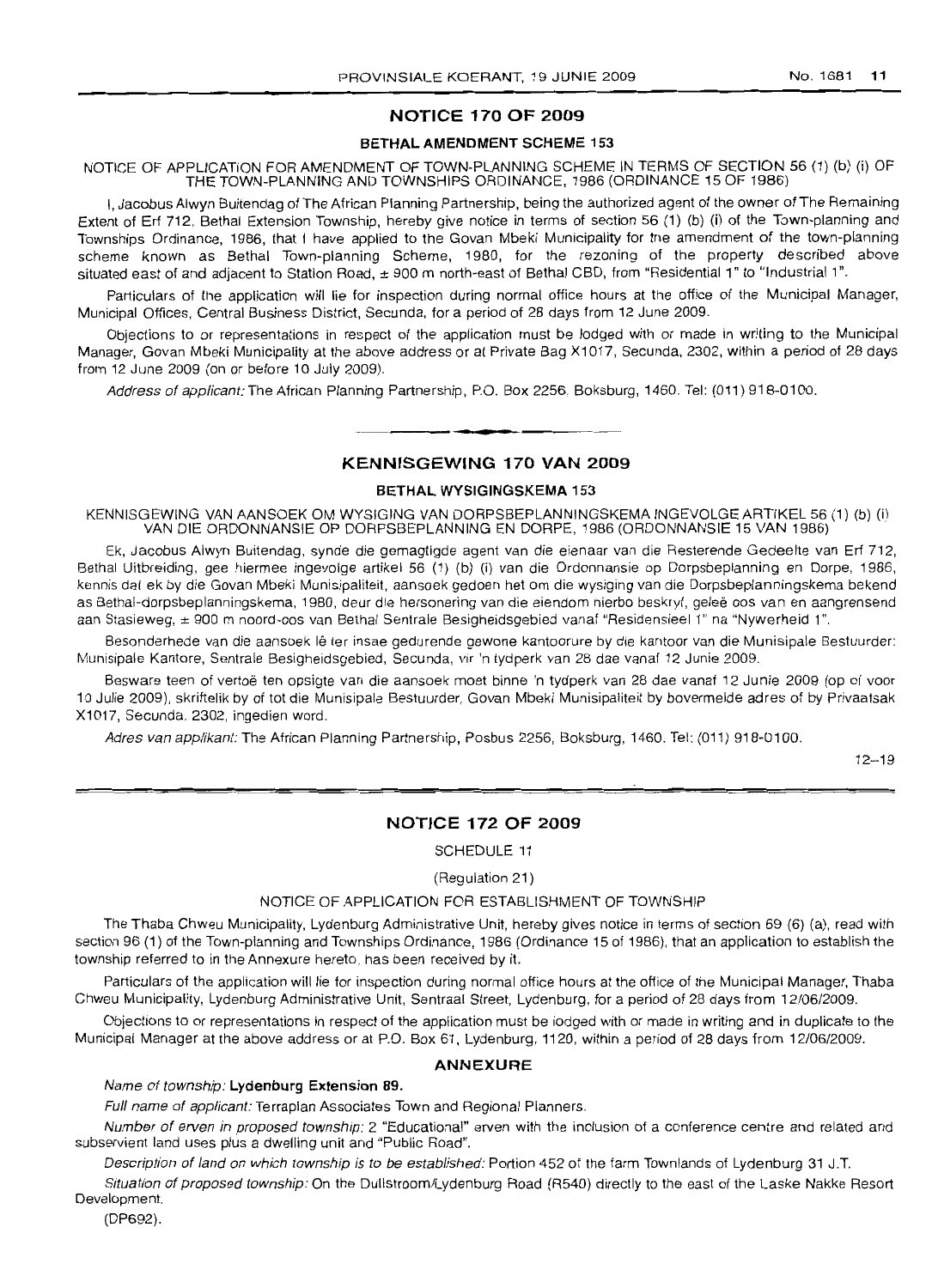## KENNISGEWING 172 VAN 2009

BYLAE 11

(Regulasie 21)

#### KENNI8GEWING VAN AAN80EK OM STIGTING VAN DORP

Die Thaba Chweu Munisipaliteit, Lydenburg Administratiewe Eenheid, gee hiermee ingevolge artikel 69 (6) (a), saamgelees met artikel 96 (1) van die Ordonnansie op Dorpsbeplanning en Dorpe, 1986 (Ordonnansie 15 van 1986), kennis dat 'n aansoek om die dorp in die Bylae hierby genoem, te stig, deur hom ontvang is.

Besonderhede van die aansoek lê ter insae gedurende gewone kantoorure by die kantoor van die Munisipale Bestuurder, Sentraalstraat, Lydenburg, vir 'n tydperk van 28 dae vanaf 12/06/2009.

Besware teen of vertoë ten opsigte van die aansoek moet binne 'n tydperk van 28 dae vanaf 12/06/2009, skriftelik en in tweevoud by of tot die Munisipale Bestuurder by bovermelde adres of by Posbus 61, Lydenburg, 1120, ingedien of gerig word.

#### BYLAE

#### Naam van dorp: Lydenburg Uitbreiding 89.

Volle naam van aansoeker: Terraplan Medewerkers Stads- en Streekbeplanners.

Aantal erwe in voorgestelde dorp: 2 "Opvoedkundig" erwe met die insluiting van 'n konferensiesentrum en verwante en ondergeskikte grondgebruike asook 'n woonhuis en "Openbare Paaie".

Beskrywing van grond waarop dorp gestig staan te word: Gedeelte 452 van die plaas Townlands van Lydenburg 31 J.T.

Ligging van voorgestelde dorp: Op die Duilstroom/Lydenburgpad (R540) direk ten ooste van die Laske Nakke Oordontwikkeling.

(DP692)

12-19

#### NOTICE 173 OF 2009

REMOVAL OF RESTRICTIONS ACT, 1967

## PORTION 78 OF THE FARM BLESBOKSPRUIT No. 150-IS (BETHAL)

1. The removal of certain conditions of title in respect of Portion 78 of the farm Blesbokspruit No. 150, Registration Division IS, the Province of Mpumalanga.

It is hereby notified that application has been made in terms of the provisions of section 3 (1) of the Removal of Restrictions Act, 1967 (Act 84 of 1967) by PTYPROPS 309 (Pty) Ltd, for:

(1) the removal of certain conditions of title in Deed of Transfer No. T1899/2008 in respect of Portion 78 of the farm Blesbokspruit No. 150-18 in order to effect township establishment on the property (proposed Bethal Extension 30 Township).

The application and relevant documents are open for inspection at the offices of the Head of the Department: Department of Agriculture and Land Administration, Directorate: Land Administration, Room 20, Simunye Corner Building, corner of De Waal and Anderson Streets, Nelspruit, 1200; Private Bag X11219, Nelspruit, 1200, and in the office of the City Manager, c/o Physical Development and Public Works Division, Department Technical & Engineering Services, Govan Mbeki Municipality, Horwood Street, Secunda Central Business District, Private Bag X1017, Secunda, 2302, until 10 July 2009.

Objections to the application may be lodged in writing with the Head of Department: Department of Agriculture and Land Administration, at the above-mentioned address and with the City Manager, c/o Physical Development and Public Works Division, Govan Mbeki Municipality, at the above-mentioned address, on or before 10 July 2009, and shall reach the offices not later than 14:00 on the said date.

Date of publication: 12 June 2009.

## KENNISGEWING 173 VAN 2009

**• •**

WET OP OPHEFFING VAN BEPERKINGS, 1967

## GEDEELTE 78 VAN DIE PLAAS BLESBOKSPRUIT No. 150-IS (BETHAL)

1. Die opheffing van sekere titelvoorwaardes ten opsigte van Gedeelte 78 van die plaas Blesbokspruit No. 150, Registrasie Afdeling IS, provinsie van Mpumalanga.

Hierby word bekendgemaak dat ingevolge die bepalings van artikel 3 (1) van die Wet op Opheffing van Beperkings, 1967 (Wet 84 van 1967), aansoek gedoen is deur PTYPROPS 309 (Edms) Bpk, vir: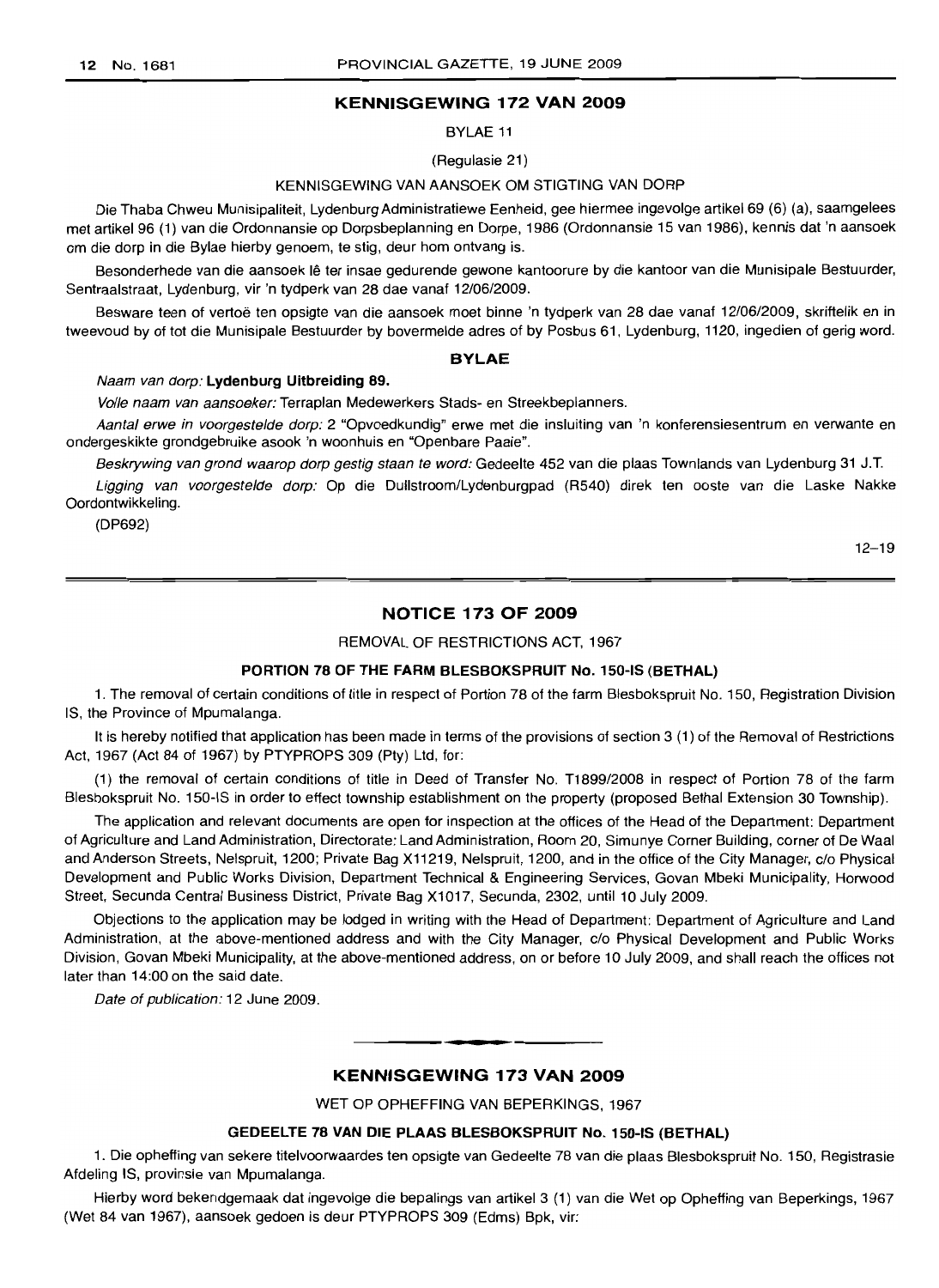(1) die opheffing van sekere titelvoorwaardes in Akte van Transport No. T1899/2008 ten opsigte van Gedeelte 78 van die plaas Blesbokspruit No. 150-18, ten einde dorpstigting op die eiendom te bewerkstellig (voorgestelde dorp Bethal Uitbreiding 30).

Die aansoek en die betrokke dokumente Iê ter insae in die kantore van die Hoof van die Departement: Departement Landbou en Grondbestuur, Direktoraat: Grondbestuur, Kamer 20, Simunye Corner-gebou, hoek van De Waal- en Andersonstraat, Nelspruit, 1200; Privaatsak X11219, Nelspruit, 1200, en in die kantoor van Die Stadsbestuurder, p/a Afdeling Fisiese Ontwikkeling en Openbare Werke, Departement Tegniese- & Ingenieursdienste, Govan Mbeki Munisipaliteit, Horwoodstraat, Secunda Sentrale Besigheidsgebied, Privaatsak X1017, Secunda, 2302, tot 10 Julie 2009.

Besware teen die aansoek kan voor of op 10 Julie 2009 skriftelik by die Hoof van die Departement: Departement Landbou en Grondbestuur, by bovermelde adres en by die Stadsbestuurder, p/a Fisiese Ontwikkeling en Openbare Werke, Govan Mbeki Munisipaliteit by bovermelde adres ingedien word en moet die kantore nie later as 14:00 op genoemde datum bereik nie.

Datum van publikasie: 12 Junie 2009.

 $12 - 19$ 

## **NOTICE 174 OF 2009**

#### NOTICE OF APPLICATION FOR AMEr\IDMENT OF A TOWN-PLANNING SCHEME IN TERMS OF SECTION 56 (1) (b) (i) OF THE TOWN-PLANNING AND TOWNSHIPS ORDINANCE, No. 15 OF 1986

## **STEVE TSHWETE AMENDMENT SCHEME 334**

We, Amantungwa Investements, being the registered owners of the Erven 5864, 5865 and 5866, Midde/burg Extension 21, hereby give notice in terms of section 56 (1) (b) (i) of the Town-planning and Townships Ordinance, 1986, that we have applied to the Steve Tshwete Local Municipality for the amendment of the town-planning scheme known as the Steve Tshwete Town-planing Scheme, 2004, by the rezoning of the properties described above, from "Residential 1" to "Residential 2" with Annexure.

Particulars of the application will lie for inspection during normal office hours at the office of the Municipal Manager, Steve Tshwele Municipal Offices, corner Kerk and Wanderers Streets, Middelburg, for a period of 28 days from .19 June 2009.

Objections to or representations in respect of the application must be lodged with or made in writing to the Municipal Manager at the above address or at P.O. Box 14, Middelburg, 1050, within a period of 28 days from 12 June 2009.

Address of applicant: Amantungwa Investments, P.O. Box 3091, Middelburg, 1050.

## **KENNISGEWING 174 VAN 2009**

.**- .**

KENNISGEWING VAN AANSOEK OM WYSIGING VAN DIE DORPSBEPLANNINGSKEMA INGEVOLGE ARTIKEL 56 (1) (b) (i) VAN DIE ORDONNANSIE OP DORPSBEPLANNING EN DORPE, No. 15 VAN 1986

#### **STEVE TSHWETE-WYSIGINGSKEMA 334**

Ons, Amantungwa Investments, synde die eienaars van Erwe 5864, 5865 en 5866, Middelburg Uitbreiding 21, gee hiermee ingevolge artikel 56 (1) (b) (i) van die Ordonnansie op Dorpsbeplanning en Dorpe, 1986, kennis dat ek by die Steve Tshwete Plaaslike Munisipaliteit aansoek gedoen het om die wysiging van die dorpsbeplanningskema bekend as die Steve Tsnwete-dorpsbeplanninqskerna, 2004, deur die hersonering van die eiendomme hierbo beskryf, vanaf "Residensieel 1" na "Residensieel 2" met Bylae.

Besonderhede van die aansoek Ie ter insae gedurende gewone kantoorure by die Munisipale Bestuurder, Steve Tshwete Munisipaliteit Kantore, Middelburg, hoek van Kerk-en Wanderesrersstraat. Middelburq., vir 'n tydperk van 28 dae vanaf 19 Junie 2009.

Besware teen of vertoë ten opsigte van die aansoek moet binne 'n tydperk van 28 dae vanaf 19 Junie 2009 skriftelik tot die Munisipale Bestuurder by bovermelde adres of by Posbus 14, Middelburg, 1050, ingedien of gerig word.

Adres van applikant: Amantungwa Investments, Posbus 3091, Middelburg, 1050.

19-26

#### **NOTICE 175 OF 2009**

SCHEDULE 8

[Regulation 11 (2)]

NOTICE OF APPLICATION FOR AMENDMENT OF TOWN-PLANNING SCHEME IN TERMS OF SECTION 56 (1) (B) (I) OF THE TOWN-PLANNING AND TOWNSHIPS ORDINANCE, 1986 (ORDINANCE 15 OF 1986)

#### **SECUNDA AMENDMENT SCHEME 141**

I, Thomas Philippus Ie Raux, being the authorised agent of the owner of Erf 317, Trichardt, hereby give notice in terms of section 56 (1) (b) (i) of the Town-planning and Townships Ordinance, 1986, that I have applied to the Govan Mbeki Municipality for the amendment of the town-planning scheme known as Trichardt Town-planning Scheme, 19S8, for the rezoning of the property situated at 37 Rapportryer Street, from "Residential 1" to "Residential 3".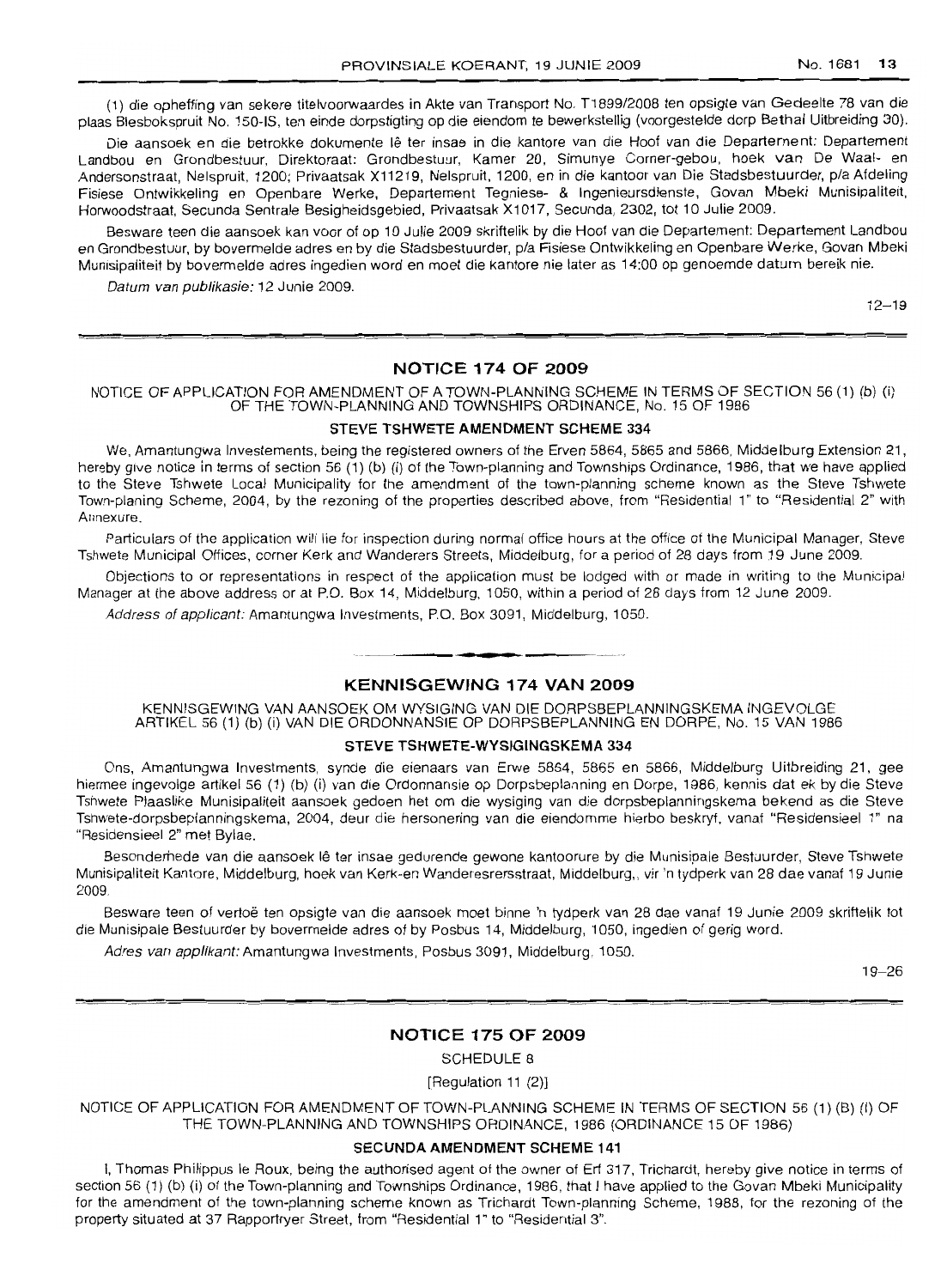Particulars of the application will lay for inspection during normal office hours at the office of the Municipal Manager, Central Business Area, Secunda, for the period of 28 days from 19 June 2009.

Objections to or representation in respect of the application must be lodged with or made in writing to the Municipal Manager at the above address or at Private Bag X1017, Secunda, 2302, within a period of 28 days from 19 June 2009 .

## **KENNISGEWING 175 VAN 2009**

**•**

BYLAE 8

[Regulasie 11 (2)]

KENNISGEWING VAN AANSOEK OM WYSIGING VAN DORPSBEPLANNINGSKEMA INGEVOLGE ARTIKEL 56 (1) (b) (i) VAN DIE ORDONNANSIE OP DORPSBEPLANNING EN DORPE, 1986 (ORDONNANSIE 15 VAN 1986)

#### **SECUNDA-WYSIGINGSKEMA 141**

Ek, Thomas Philippus Ie Raux, synde die gemagtigde agent van die eienaar van Erf 317, Trichardt, gee hiermee ingevolge artikel 56 (1) (b) (i) van die Ordonnansie op Dorpsbeplanning en Dorpe, 1986, kennis dat ek by die Govan Mbeki Munisipaliteit aansoek gedoen het am die wysiging van die dorpsbeplanningskema bekend as Trichardt-dorpsbeplanningskema, 1988, deur die hersonering van die eienom gelee te Rapportryerstraat 37, vanaf "Residensieel 1" na "Residensieel 3".

Besonderhede van die aansoek lê ter insae gedurende gewone kantoorure by die kantoor van die Munisipale Bestuurder, Sentrale Besigheidsgebied, Secunda, vir 'n tydperk van 28 dae vanaf 19 Junie 2009 (die datum van eerste publikasie van hierdie kennisgewing).

Besware teen of vertoë ten opsigte van die aansoek moet binne 'n tydperk van 28 dae vanaf 19 Junie 2009, skriftelik by of tot die Munisipale Bestuurder by die bovermelde adres of by Govan Mbeki Munisipaliteit, Privaatsak X1017, Secunda, 2302, ingedien of gerig word.

19-26

## **NOTICE 176 OF 2009**

## **NELSPRUIT AMENDMENT SCHEME 1632**

NOTICE OF APPLICATION FOR THE AMENDMENT OF THE TOWN-PLANNING SCHEME IN TERMS OF SECTION 56 (1) (b) (i) OF THE TOWN-PLANNING AND TOWNSHIPS ORDINANCE, 1986 (ORDINANCE 15 OF 1986)

We, Nuplan Development Planners, being the authorised agent of the registered owner of Portion 2 of Erf 3362, Nelspruit Extension 32, hereby give notice in terms of section 56 (1) (b) (i) of the Town-planning and Townships Ordinance, 1986 (Ordinance 15 of 1986), that we have applied to the Mbombela Local Municipality for the amendment of the town-planning scheme known as the Nelspruit Town-planning Scheme, 1989, by the rezoning of the property described above, situated at Du Preez Street, from "Residential" to "Business 4" for the purposes of offices.

Particulars of the application will lie for inspectionn during normal office hours at the office of the Municipal Manager, Department Urban and Rural Management, Mbombela Local Municipality, Nel Street, Nelspruit, for a period of 28 days from 19 June 2009.

Objections to, or representations in respect of the application must be lodged with or made in writing to the Municipal Manager, at the above address or at Mbombela Local Municipality, P.O. Box 45, Nelspruit, 1200, within a period of 28 days from 19 June 2009 (no later than 17 July 2009).

Address of agent: Nuplan Development Planners, P.O. Box 2555, Nelspruit, 1200. Tel: (013) 752-3422. Fax: (013) 752-5795. E-mail: nuplan@mweb.co.za (Ref: GLAD-WS-001.)

## **KENNISGEWING 176 VAN 2009**

**- .**

## **NELSPRUIT-WYSIGINGSKEMA 1632**

KENNISGEWING VAN AANSOEK OM WYSIGING VAN DORPSBEPLANNINGSKEMA INGEVOLGE ARTIKEL 56 (1) (b) (i) VAN DIE ORDONNANSIE OP DORPSBEPLANNING EN DORPE, 1986 (ORDONNANSIE 15 VAN 1986)

Ons, Nuplan Development Planners, synde die gemagtigde agent van die geregistreerde eienaar van Gedeelte 2 van Erf 3362, Nelspruit Uitbreiding 29, gee hiermee ingevolge artikel 56 (1) (b) (i) van die Ordonnansie op Dorpsbeplanning en Dorpe, 1986 (Ordonnansie 15 van 1986), kennis dat ons by die Mbombela Plaaslike Munisipaliteit aansoek gedoen het om die wysiging van die dorpsbeplanningskema, bekend as Nelspruit-dorpsbeplanningskema, 1986, deur die hersonering van die eiendomme hierbo beskryf, geleë te Du Preezstraat, vanaf "Residensieel" na "Besigheid 4" vir doeleindes van kantore.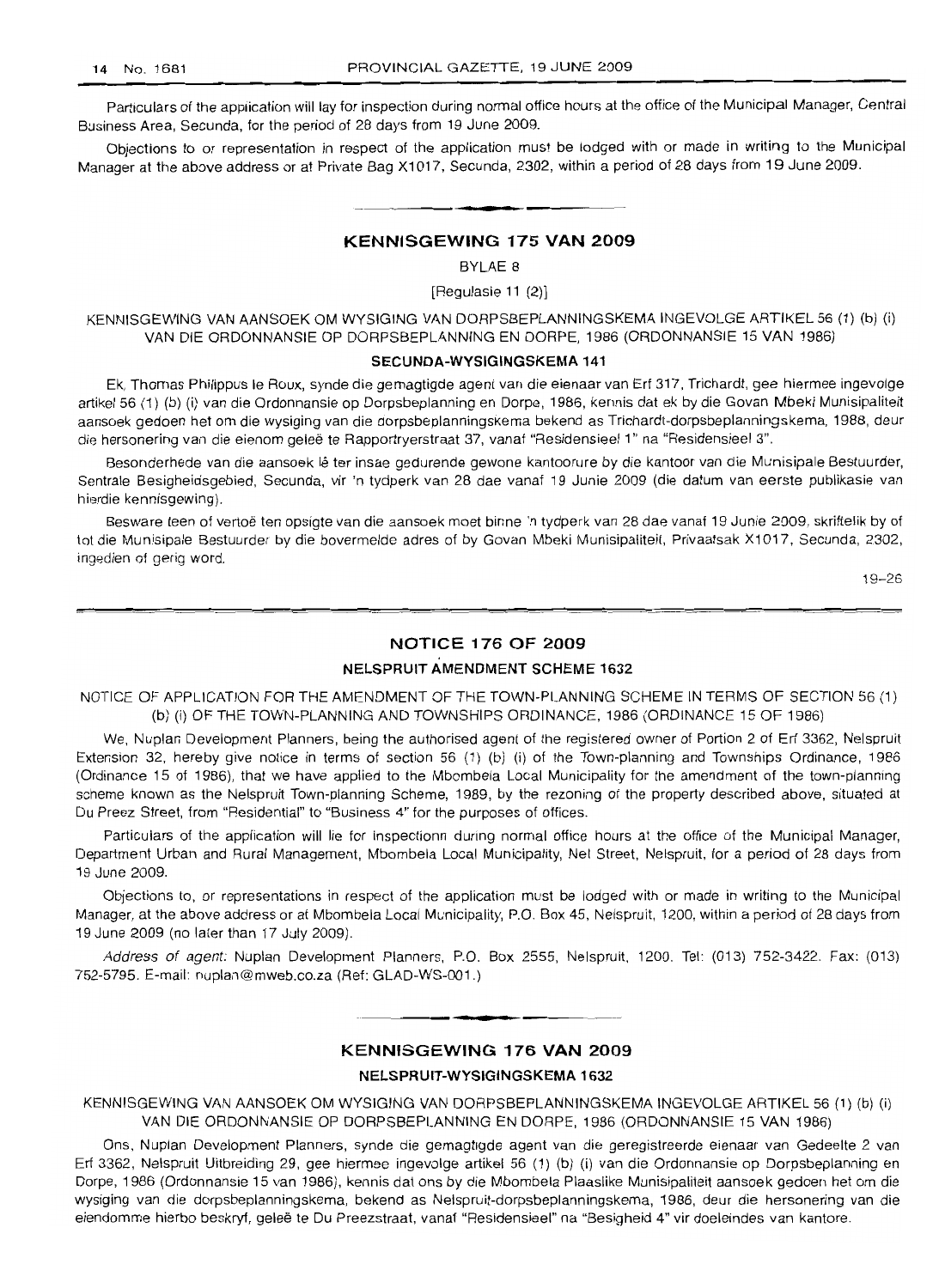Besonderhede van bogenoemde aansoek Iê ter insae gedurende gewone kantoorure by die kantoor van die Munisipale Bestuurder, Departement Stedelike en Landelike Bestuur, Mbombela Plaaslike Munisipaliteit, Burgersentrum, Nelstraat, Nelspruit. vir 'n tydperk van 28 dae vanaf 19 Junie 2009.

Besware teen of vertoë ten opsigte van die aansoek moet binne 'n tydperk van 28 dae vanaf 19 Junie 2009 (nie later as 17 Julie 2009), skriftelik by of tot die Munisipale Bestuurder by bovermelde adres of by Mbombela Plaaslike Munisipaliteit, Posbus 45, Nelspruit, 1200. ingedien of gerig word.

Address van agent: Nuplan Development Planners, Posbus 2555, Nelspruit, 1200. Tel: (013) 752-3422. Fax: (013) 752-5795. E-pos: nuplan@mweb.co.za (Verw: GLAD-WS-001.)

19-26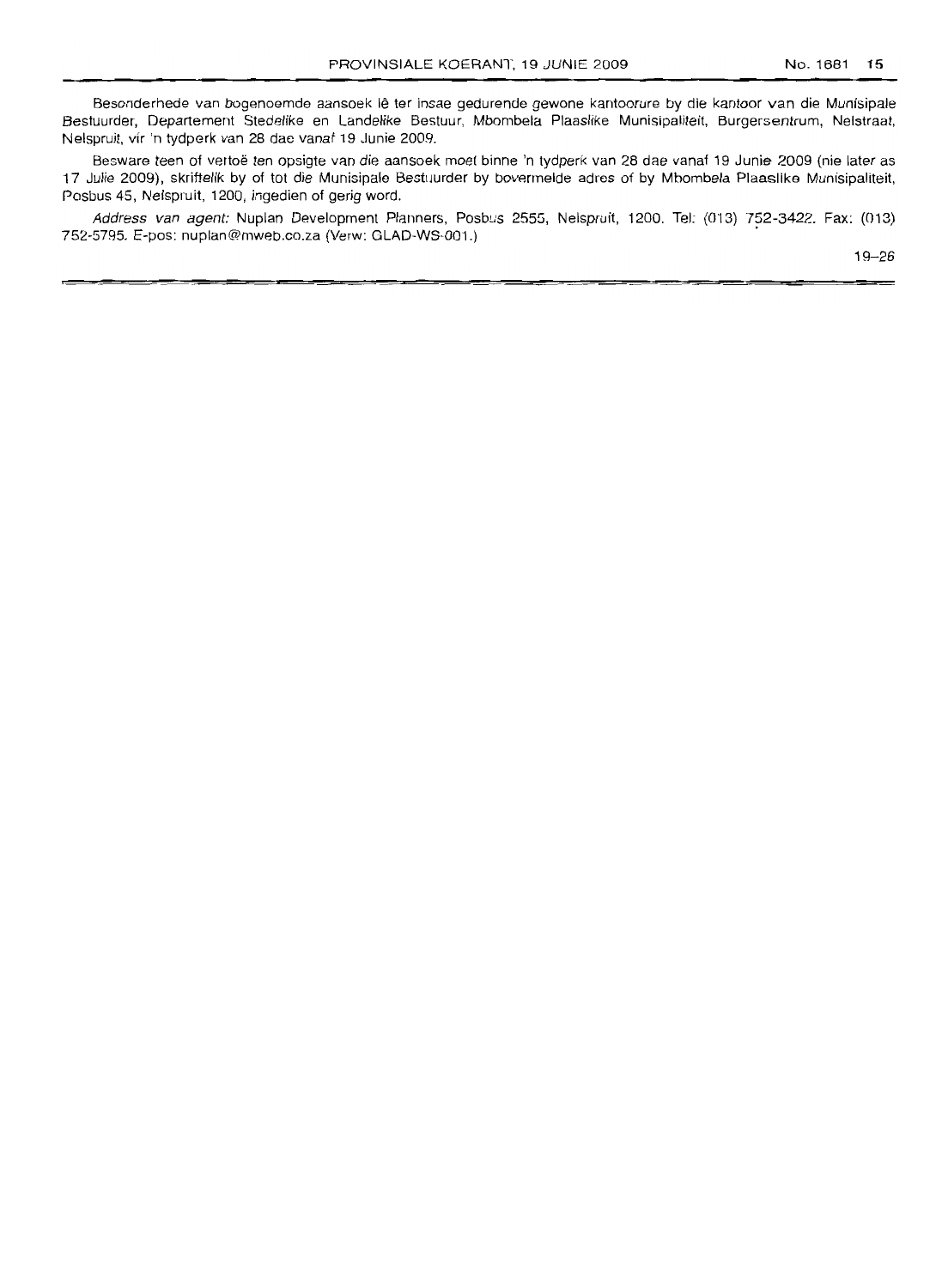## **NOTICE 171 OF 2009**

### **WHITE RIVER AMENDMENT SCHEME** 315

Notice of application for amendment of the Nelspruit Town Planning Scheme in terms of Section 56(1)(b)(i) of the Town Planning and Townships Ordinance, 1986 (Ordinance 15 of 1986)

I, Liezl van Niekerk, being the authorised agent of the registered owner of Portion 2 of Holding 86 White River Agricultural Holdings Extension 1, hereby gives notice in terms of Section 56(1 )(b)(i) of the Town Planning and Townships Ordinance 1986, (Ordinance 15 of 1986), that I have applied to the Mbombela Local Municipality for the amendment of the Town Planning Scheme known as the White River Town Planning Scheme, 1985, by rezoning of the said property from standard "Agriculture" to "Agriculture" with Annexure conditions (Annexure 198) to allow for a farmstyle market and packaging of fresh produce as well as related uses with development conditions.

Particulars of the application will lie for inspection during normal office hours at the office of the Municipal Manager, Civic Centre, Nelspruit, for a period of 28 days from 12 June 2009.

Objections or representations in respect of the application must be lodged with, or made in writing to the address as indicated hereunder or to the Municipal Manager,  $P \circ B$ ox 45, Nelspruit, 1200, within a period of 28 days from 12 June 2009.

Address of applicant: Liezl van Niekerk, P O Box 7106, Nelspruit, 1200. Tel/Fax: (013 741 4086) Cell no: 082 370 9194 E-mail: Ivnplan@telkomsa.net

. **- .**

## **KENNISGEWING 171 VAN 2009**

#### WITRIVIER WYSIGINGSKEMA 315

Kennisgewing van aansoek am wysiging van die Dorpsbeplanningskema ingevolge artikel 56(1 )(b)(i) van die Ordonansie op Dorpsbeplanning en Dorpe, 1986 (Ordonnansie 15 van 1986)

Ek. Liezl van Niekerk, synde die gemagtigde agent van die geregistreerde eienaar van Gedeelte 2 van Hoewe 86 Witrivier Landbouhoewes Uitbreiding 1, gee hiermee ingevolge Artikel 56(1)(b)(i) van die Ordonnansie op Dorpsbeplanning en Dorpe, 1986 (Ordonnansie 15 van 1986), kennis dat ek by die Mbombela Plaaslike Munisipaliteit aansoek gedoen het vir die wysiging van die Dorpsbeplanningskema bekend as die Witrivier Dorpsbeplanningskema, 1985, vir die hersonering van gemelde eiendom vanaf standaard "Landbou" na "l.andbou" met Byiae voorwaardes (Bylae 198) om voorsiening te maak vir 'n plaasstyl mark en verpakking van vars produkte asook verwante gebruike met ontwikkelingsvoorwaardes.

Besonderhede van die aansoek Ie ter insae gedurende gewone kantoorure by die kantoor van die Munisipale Bestuurder, Burgersentrum, Nelspruit, vir 'n tydperk van 28 dae vanaf 12 Junie 2009.

Besware en of vertoë ten opsigte van die aansoek moet binne 'n tydperk van 28 dae vanaf 12 Junie 2009, skriftelik by die onderstaande adres of by die Munisipale Bestuurder, Posbus 45, Nelspruit, 1200, ingedien of gerig word.

Adres van applikant: Liezl van Niekerk, Posbus 7106, Nelspruit, 1200. Tel/Fax: (013- 741 4086) Selno: 082 370 9194 E-pos: Ivnplan@telkomsa.net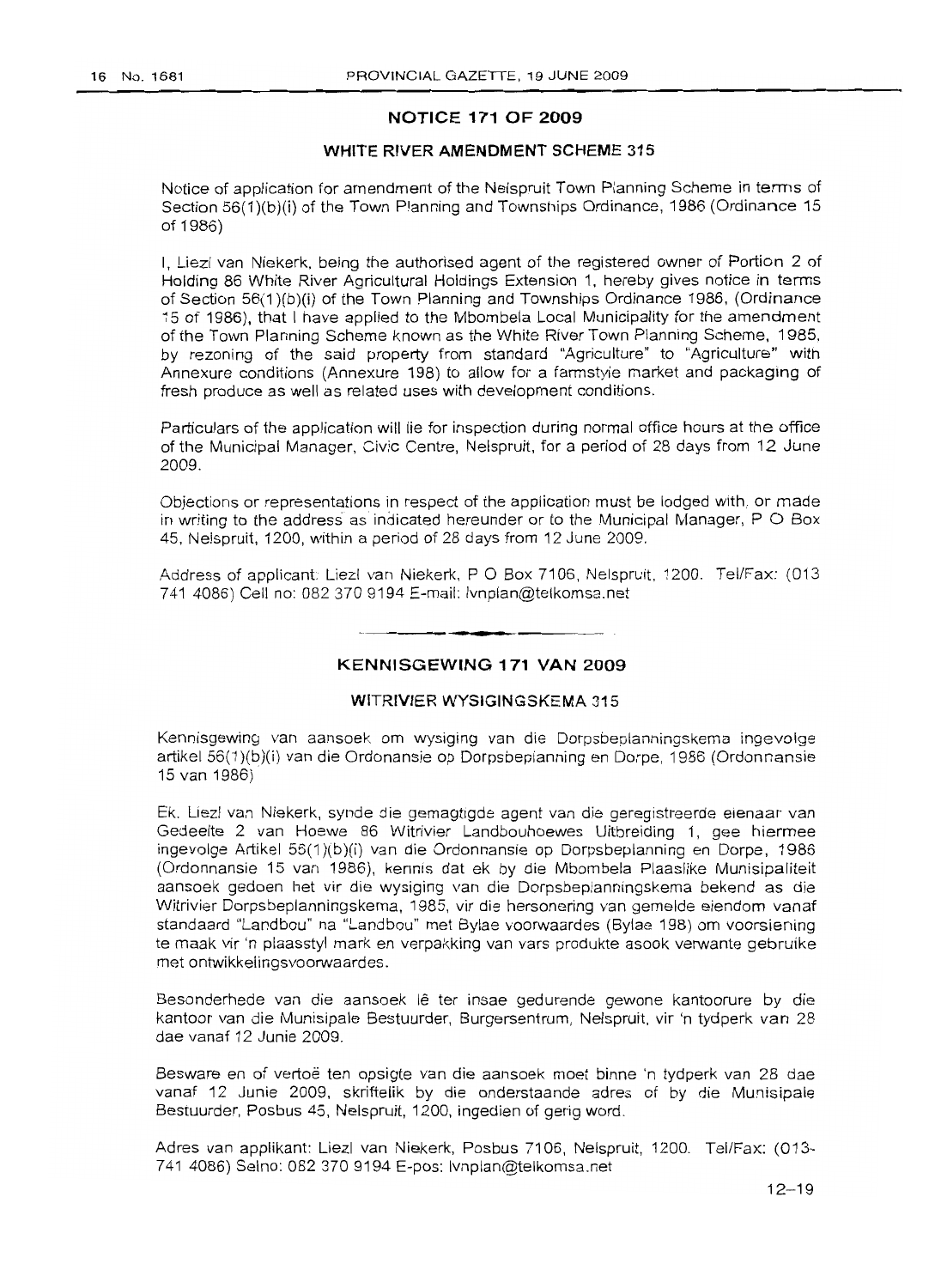## **NOTICE 177 OF 2009**

## **NOTICE OF LAND DEVELOPMENT APPLICATION**

## **(Regulation 21 (10) of the Development Facilitation Regulations in terms of the Development Facilitation Act, 1995)**

Jan Ie Raux Plase (Pty) Ltd herein represented by Navarre de Villiers, have lodged an application in terms of the Development Facilitation Act, 1995 (Act 67 of 1995) for the establishment of a Land Development Area on:

Remaining Extent of Portion 3 of the farm Geluk 299JT; Remaining Extent of Portion 6 of the farm Rietvly 295JT; Portion 35 of the farm Rietvly 295JT; Portion 36 of the farm Rietvly 295JT; and Portion 68 of the farm Rietvly 295JT.

The application includes the following:

- The consolidation of the above mentioned properties;
- The subdivision of the consolidated area into the following subdivisions, namely an area of approximately 530 Hectares; an area of approximately 70 Hectares; an area of approximately 5, 5 Hectares; an area of approximately 47 hectares and area of approximately 24,7 hectares.
- The subdivision of the subdivided portion of 530 hectares into 48 rural residential subdivisions of approximately 1 hectare each and a Remaining Portion of approximately 500 Ha.
- The removal of certain conditions and servitudes from the relevant Title Deeds.
- The suspension of the application of the laws appertaining to the subdivision of land (Act 70 of 1970).
- The suspension of any provisions of the Municipal Systems Act and/or the amendment of the Spatial Development Framework of Mbombela.
- The rezoning of the 5,5 hectare portion to Business.

The relevant plan(s). document(s), and information are available for inspection at the office of the Designated Officer, Mpumalanga Development Tribunal, Simunye Building, (corner De Waal & Anderson Streets), Nelspruit, for a period of 21 days from 19<sup>th</sup> June 2009.

The application will be considered at a Tribunal Hearing to be held at Bambi Country Lodge on the 17<sup>th</sup> September 2009 and the pre-hearing conference will be held at 18 Jones Street, Nelspruit on 3'd September 2009 at 09HOO.

Any person having an interest in the application should please note:

- You may within a period of 21 days from the date of the first publication of this notice, 1 provide the designated officer with your written objections or representations, or
- 2. If your comments constitute an objection to any aspect of the land development application, you may, but are not obliged to appear in person or through a representative before the Tribunal on the dates mention above.

Any written objection or representation must be delivered to the Designated Officer, Ms Refilwe Motaung, Mpumalanga Development Tribunal, Simunye Building, Nelspruit, or Private Bag X11219, Nelspruit, 1200, quoting Reference Number **MDT06/12/07/01/ST PAUL'S WILDLIFE ESTATE**

You may contact the Designated Officer if you have any enquiries on telephone (013) 756 9018. Land Development Applicant:

Navarre de Villiers P O Box 10007, Nelspruit 1200 Cell: 083 626 4702; e mail: navarre@naturenet.co.za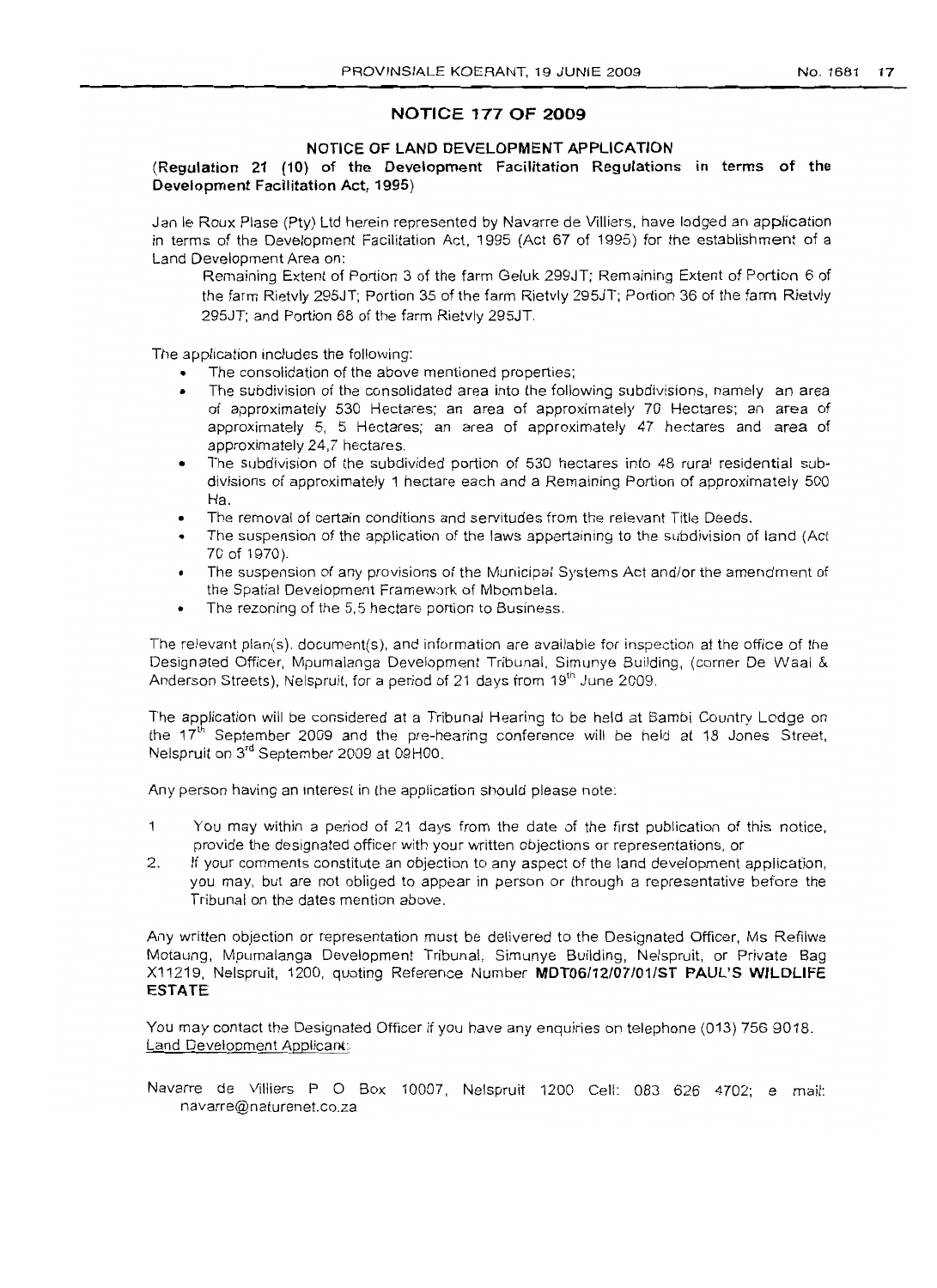## **NOTICE 177 OF 2009**

## **SATISO SESICELO SEKUTFUTFUKISWA KWENDZAWO [Regulation 21(10) we Development Facilitation Regulations in terms of the DFA, 1995]**

i-Jan Ie Roux Plase (Pty) Ltd lemelwe u-Navarre de Villiers, bafake sicelo ngekweMtsetfo sisekelo lobukene netekutfutfukisa -Development Facilitation Act, 1995 (Act 67 of 1995) sekutfutfukiswa kwendzawo ku:

Incenye lesele yencenye 3 yelipulazi i-Geluk 299 JT; Incenye lesele yencenye 6 yelipulazi i-Rietvly 295 JT; Incenye 35 yelipulazi i-Rietvly 295 JT; Incenye 36 yelipulazi i-Rietvly 295 JT; nencenye 68 yelipulazi i-Rietvly 295 JT.

Lesicelo sifaka ekhatsi lekulandzelako:

- Lokuhlanganiswa kwalomhlaba lokhulunywa ngawo ngetulu;
- Lokusikwa kwalomhlaba lohlanganisiwe kuleti letilandzelako tincenye, letoba indzawo lecishe ilinganiswa netinsimu letingu-530; indzawo lecishe ilinganiswa netinsimu letingu-70; indzawo lecishe ilinganiswa netinsimu letingu-5, 5; indzawo lecishe ilinganiswa netinsimu letingu-47, nendzawo leeishe ilinganiswa netinsimu letingu-24, 7.
- Lokusikwa kwalencenye lesikiwe lelinganiswa netinsimu letingu-530 kube titandi tekuhlala letitemaphandleni letingu- 48 letilinganiswa nensimu leyodvwa ngayinye, nencenye lesele lelinganiswa netinsimu letingu-500.
- Lokukhishwa kwetimotsite netimvume tekusebentisa kwemhlaba kule-tayitela lefanele.
- Lokulengiswa kwemibandzela kwemtsetfo lemayelana nekusikwa kwemhlaba (Act 70 of 1970).
- Lokulengiswa kwanobe ngitiphi temfuno te-Municipal Systems Act ne/nobe kuguqulwa kwe Spatial Development Framework ye Mbombela.
- Lokubekelwa phambili lencenye lelinganiswa netinsimu letingu-6 kube yeBhizinisi.

Lokuphatselene nemidvwebo yekwakha, mibhalo lesemtsetfweni nemininingwane kuyatfolakala eHhovisi eSikhulu lesigcotshiwe, Mpumalanga Development Tribunal, kuSakhiwo sakaSimunye, (Corner De Waal & Anderson Street), eNaspoti, sikhatsi lesilinganiselwa emalangeni langemashumi lamabili nakunye (21) kusukela ngamhlaka 19 June 2009.

Sieelo sitawucubungulwa kuTribunal Hearing letawubanjelwa kuBambi Country Lodge ngamhlaka 17 September 2009 nga 09hOO, Kulalelwa phambilini kwalesieelo kutawubanjelwa ku18 Jones Street, eNaspoti ngamhlaka 3 September 2009, nga 09hOO.

Noma ngubani lonenshisekelo ngalesicelo kumele ati loku lokulandzelako:

1. Uvumelekile kungakapheli emalanga langemashumi lamabili nakunye (21) kusukela ekuphumeni kwalesicelo, kuniketa SiKhulu LesiGcotshiwe lokubhaliwe macondzana nekuphikisana nobe mibono, nobe

2.Uma umbono wakho unekuphikisana naloko lokuhlongotwako mayelana nekutfutfukisa kwalomhlaba ungavela, keja akudzingeki kutsi uvele wena matfupha nobe love lokumele ku Tribunal kulamalanga langetulu labekiwe.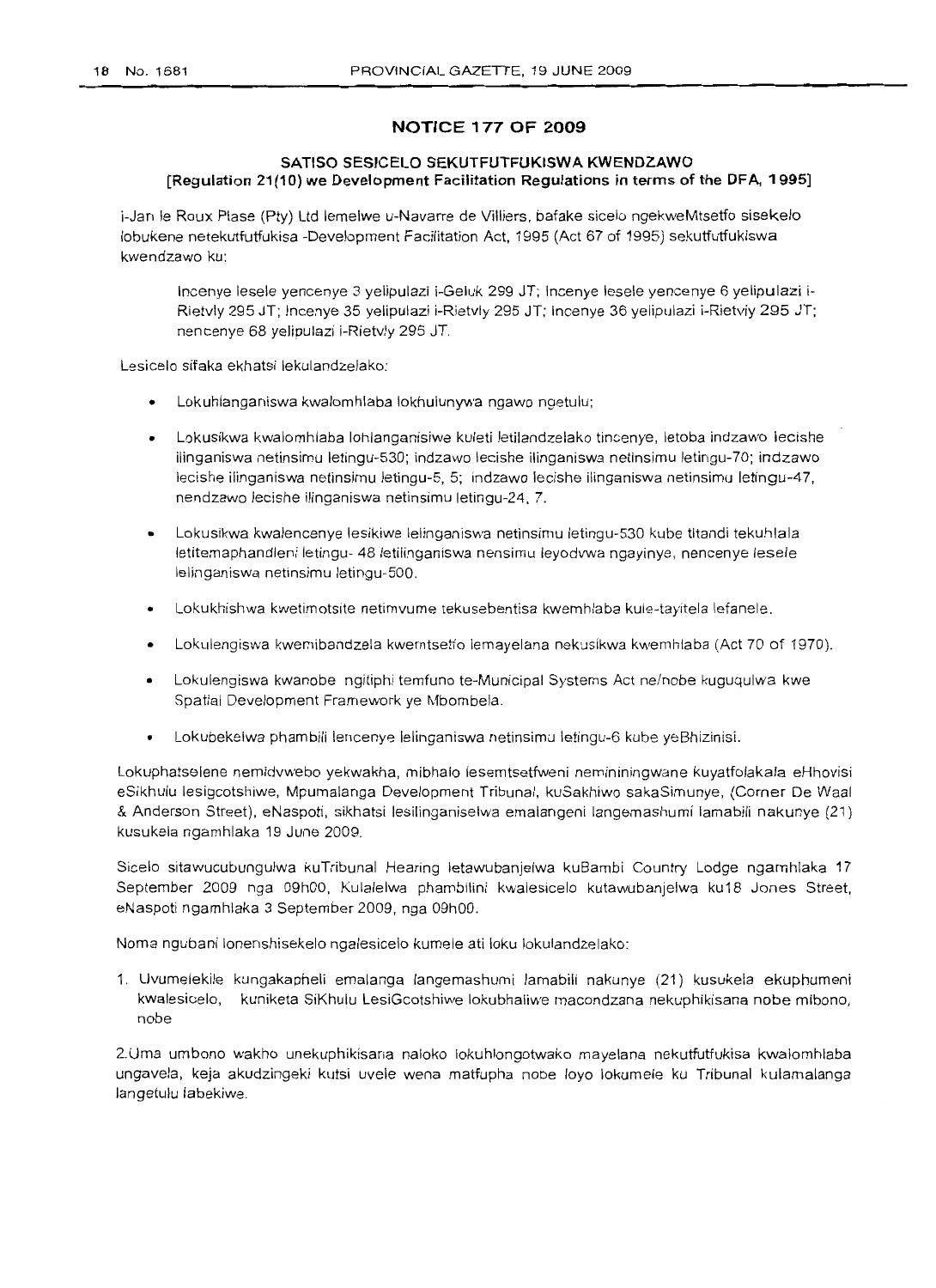Noma yini lebhaliwe lephikisana nobe lephawula ngalokulokuhlongotwako ingatfunyelwa kuSiKhulu lesiGcotshiwe, Ms Refilwe Motuang, Mpumalaga Development Tribunal, kuSakhiwo sakaSimunye, eNaspoti, nobe kuPrivate Bag X11219, Nelspruit, 1200, uphinze lenombolo lenikiwe **MDT 06/12/07101/ST PAUL'S WILDLIFE ESTATE.** Ungatsintzana neSikhulu lesiGcotshiwe uma unemibuto kulicingo (013) 7569018.

Lofake Sicelo Sekutfutfukisa Navarre de Villiers P. 0 Box 10007, Nelspruit 1200 Cell: 0836264702 E-mail: navarre@naturenet.co.za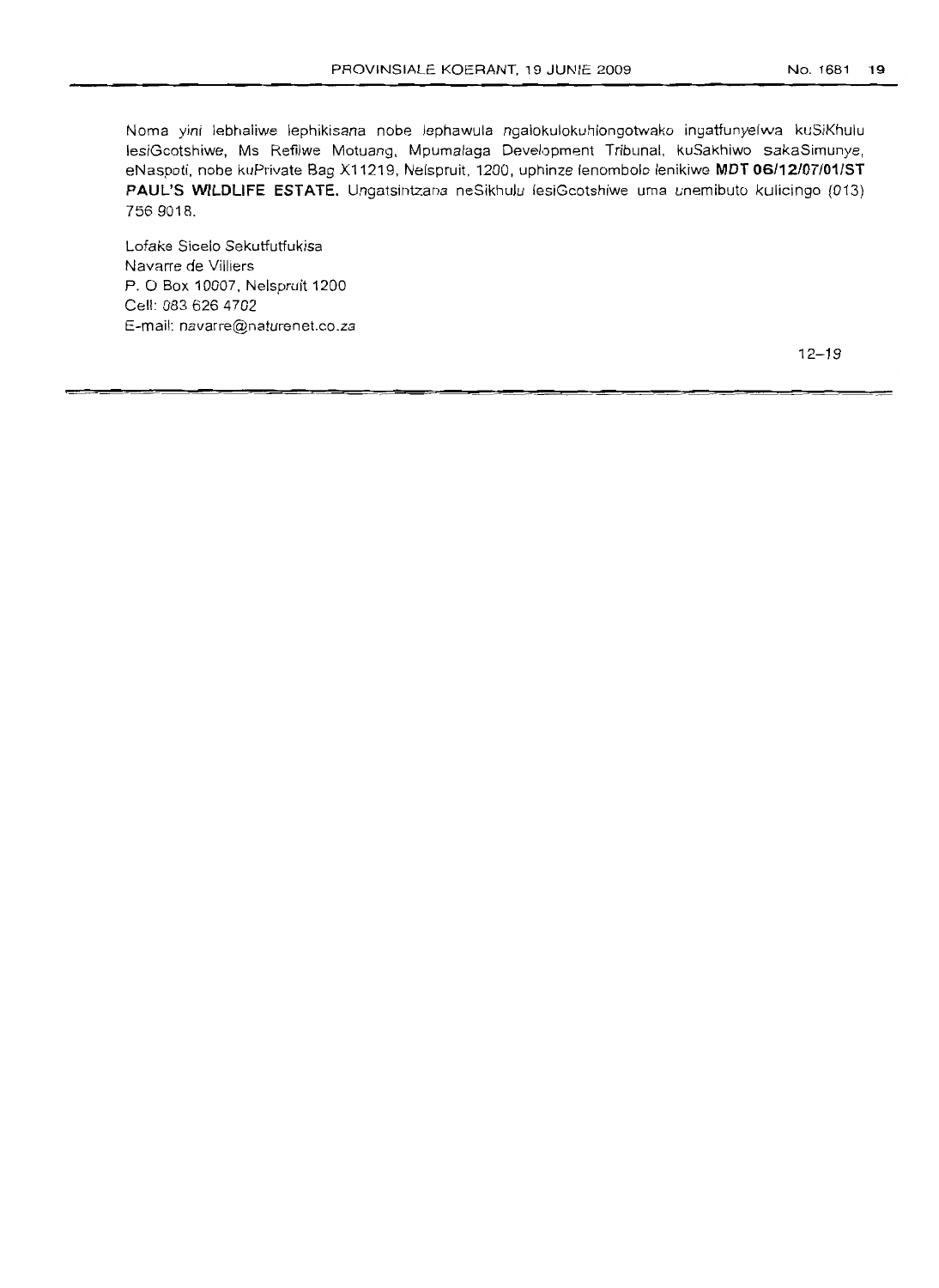## **NOTICE 178 OF 2009**

## **NELSPRUIT AMENDMENT SCHEME 1635**

Notice of application for amendment of the Nelspruit Town Planning Scheme in terms of Section 56(1)(b)(i) of the Town Planning and Townships Ordinance, 1986 (Ordinance 15 of 1986)

I, Liezl van Niekerk, being the authorised agent of the registered owner of Erf 115, Sonheuwel Dorp (28 Hendrik Potgieter Street), hereby gives notice in terms of Section 56(1 )(b)(i) of the Town Planning and Townships Ordinance 1986, (Ordinance 15 of 1986), that I have applied to the Mbombela Local Municipality for the amendment of the Town Planning Scheme known as the Nelspruit Town Planning Scheme, 1989, by rezoning of the said property from "Residential 3" to "Business 4" with Annexure conditions (Annexure 1611).

Particulars of the application will lie for inspection during normal office hours at the office of the Municipal Manager, Civic Centre, Nelspruit, for a period of 28 days from 19 June 2009.

Objections or representations in respect of the application must be lodged with, or made in writing to the address as indicated hereunder or to the Municipal Manager,  $P$  O Box 45, Nelspruit, 1200, within a period of 28 days from 19 June 2009.

Address of applicant: Liezl van Niekerk, POBox 7106, Nelspruit, 1200. Tel/Fax: (013 741 4086) E-mail: Ivnplan@telkomsa.net

## **KENNISGEWING 178 VAN 2009**

**- .**

## **NELSPRUIT WYSIGINGSKEMA** 1635

Kennisgewing van aansoek om wysiging van die Dorpsbeplanningskema ingevolge artikel 56(1 )(b)(i) van die Ordonansie op Dorpsbeplanning en Dorpe, 1986 (Ordonnansie 15 van 1986)

Ek, Liezl van Niekerk, synde die gemagtigde agent van die geregistreerde eienaar van Erf 115, Sonheuwel Town (Hendrik Potgieterstraat 28), gee hiermee ingevolge Artikel 56(1)(b)(i) van die Ordonnansie op Dorpsbeplanning en Dorpe, 1986 (Ordonnansie 15 van 1986), kennis dat ek by die Mbombela Plaaslike Munisipaliteit aansoek gedoen het vir die wysiging van die Dorpsbeplanningskema bekend as die Nelspruit Dorpsbeplanningskema, 1989, vir die hersonering van gemelde eiendom vanaf "Residensieel 3" na "Besigheid 4" met Bylae voorwaardes (Bylae 1611).

Besonderhede van die aansoek Ie ter insae gedurende gewone kantoorure by die kantoor van die Munisipale Bestuurder, Burgersentrum, Nelspruit, vir 'n tydperk van 28 dae vanaf 19 Junie 2009.

Besware en of vertoë ten opsigte van die aansoek moet binne 'n tydperk van 28 dae vanaf 19 Junie 2009, skriftelik by die onderstaande adres of by die Munisipale Bestuurder, Posbus 45, Nelspruit, 1200, ingedien of gerig word.

Adres van applikant: Liezl van Niekerk, Posbus 7106, Nelspruit, 1200. Tel/Fax: (013- 741 4086) E-pos: lvnplan@telkomsa.net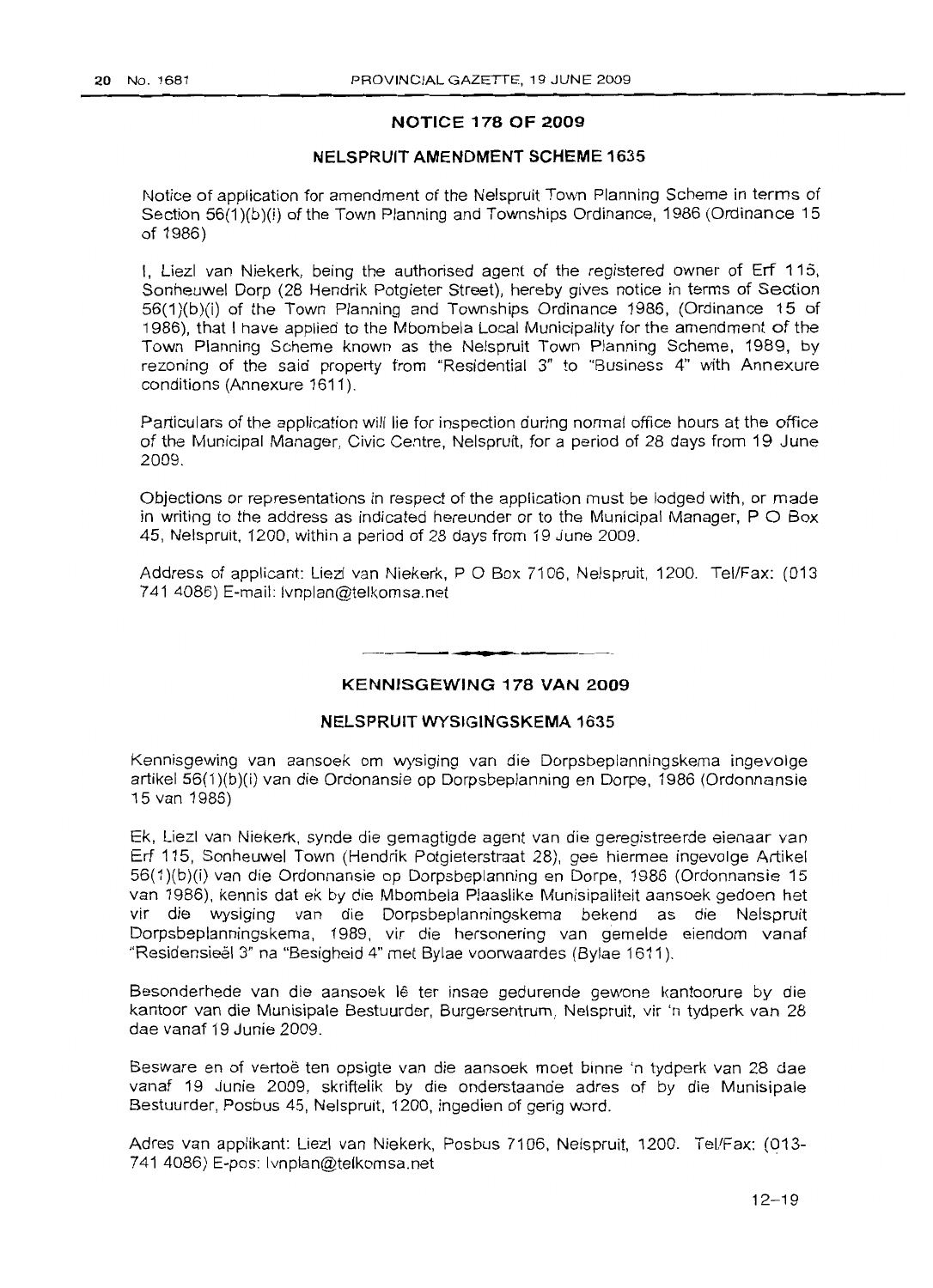## **LOCAL AUTHORITY NOTICES PLAASLIKE BESTUURSKENNISGEWINGS**

## **LOCAL AUTHORITY NOTICE 132**

#### eMALAHLEN! LOCAL MUNICIPALITY

## PROCLAMATION OF THE TOWNSHIP MODELPARK EXTENSION 18

In terms of section 125(1) of the Town-planning and Townships Ordinance, 1986 (Ordinance No. 15 of 1986), the eMalahleni Local Municipality hereby declares the Township of Modelpark Extension 18 to be an approved township, subject to the conditions as set out in the Schedule hereto.

#### SCHEDULE

CONDITIONS UNDER WHICH THE APPLICATION FOR TOWNSHIP ESTABLISHMENT IN TERMS OF THE PROVISIONS OF CHAPTER V AND PORTION C OF CHAPTER III OF THE TOWN PLANNING AND TOWNSHIPS ORDINANCE, 1986 (ORDINANCE 15 OF 1986) ON PORTION 383 (A PORTION OF PORTION 345) OF THE FARM ZEEKOEWATER 311 JS PROVINCE OF MPUMALANGA, BY TLHAPELA MICHAEL LELAKA AND JULIA URSULA LELAKA (HEREINAFTER REFERRED TO AS THE TOWNSHIP APPLICANT) BEING THE REGISTERED OWNERS OF THE LAND HAS BEEN APPROVED.

#### 1. CONDITIONS OF ESTABLISHMENT

(1) NAME

The name of the township shall be Modelpark Extension 18.

- (2) LAYOUT/DESIGN The township shall consist of erven and streets as indicated on General Plan SG. no. A2821/2006
- (3) REMOVAL, REPOSITIONING, MODIFICATION OR REPLACEMENT OF MUNICIPAL SERVICES If, by reason of the establishment of the township, it should become necessary to remove, reposition modify or replace any existing municipal services, the cost thereof shall be borne by the township applicant.
- (4) REMOVAL, REPOSITIONING MODIFICATION OF REPLACEMENT OF EXISTING ESKOM POWER LINES If, by reason of the establishment of the township, it should become necessary to remove, reposition, modify or replace any existing power lines of ESKOM, the cost thereof shall be borne by the township applicant.
- (5) AMENDMENT OF TOWN-PLANNING SCHEME The township applicant shall comply with the provisions of Section 185 of the Town-Planning and Townships Ordinance, 1986 (Ordinance No 18 of 1986).
- (6) LAND USE CONDITIONS

CONDITIONS IMPOSED BY THE LOCAL AUTHORITY IN TERMS OF THE PROVISIONS OF THE TOWN-PLANNING AND TOWNSHIPS ORDINANCE, 1986 (ORDINANCE NO. 15 OF 1986)

(a) ALL ERVEN

The erf lies in an area where soil conditions can affect buildings and structures and result in damage to them. Building plans submitted to the local authority must show measures to be taken, in accordance with recommendations contained in the geotechnical report for the township, to limit possible damage to buildings and structures as a result of detrimental foundation conditions, unless it is proved to the local authority that such measures are unnecessary or that the same purpose can be achieved by other more effoctive means.

- (b) Erven 2220 to 2237 The use zone of all the erven shall be "Residential 1", subject to the conditions as defined and subject to such conditions as are contained in the Witbank Town-Planning Scheme 1991.
- $(c)$  Streets
	- The use zone of Wattle Street shall be "Existing Public Roads", subject to the conditions as defined and subject to such conditions as are contained in the Witbank Town-Planning Scheme 1991.
	- (ii) The use zone of all other streets shall be "Private Roads 2", SUbject to the conditions as defined and subject to such conditions as are contained in the Witbank Town-Planning Scheme 1991.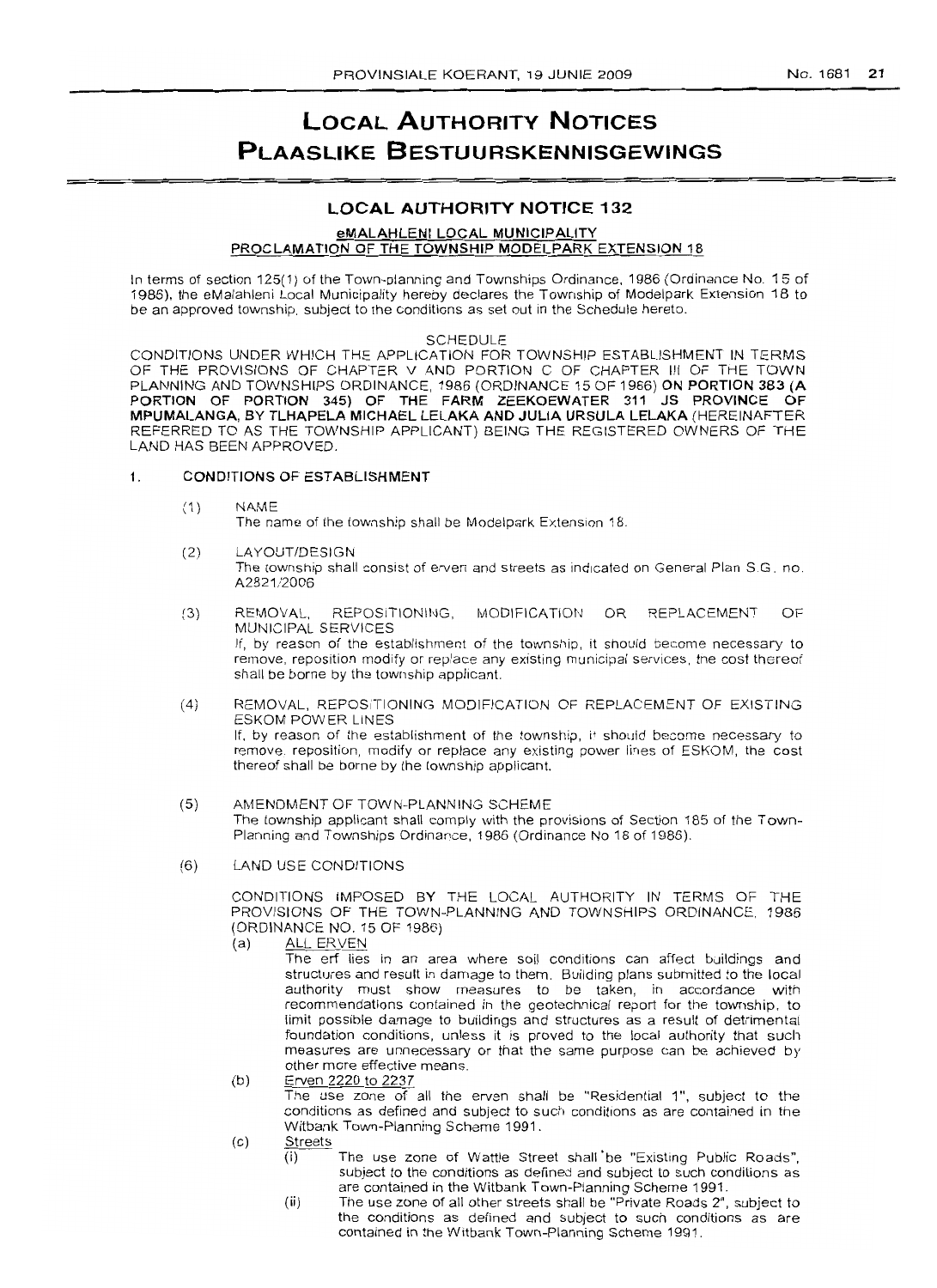#### 2. **CONDITIONS OF TITLE**

- (1) DISPOSAL OF EXISTING CONDITIONS OF TITLE All erven shall be made subject to the existing conditions and servitudes, if any, including the reservation of rights to minerals and real rights, but excluding the following conditions, which do not affect the township area because of the location thereof:
- A Die voormalige Gedeelte 343 ('n Gedeelte van Gedeelte 119) van die Plaas Zeekoewater no 311 (waarvan die eiendom hieronder getransporteer \n gedeelte uitmaak) is onderhewig aan die volgende voorwaardes.
	- (a) DIE hierinvermelde eiendom is onderheweig aan 'n ewigdurende serwituut ten gunste van die ELEKTRISITEITSVOORSIENINGSKOMM/SSIE om elektrisiteit oor die eiendom te vervoer tesame met bykomende regte, soos meer volle dig sal blyk uit Notariële Akte Nr. K.2235/1985-S en soos aangedui as figure ef en fg op kaart L. G. nr 226212005 geheg aan die gesegde Sertifikaat van Gekonsolideerde Titel 98987/2005.
- B Die voormalige Gedeelte 343 ('n Gedeelte van Gedeelte 119) van die Plaas Zeekoewater no 311 (waarvan die eindom hieronder getransporteer 'n gedeelte uitmaak) is onderhewig aan die volgende voorwaardes.
	- (a) Die voormalige Resterende Gedeelte van Gedeelte 2 van die gemelde plaas ZEEKOEWATER, groot as sulks 1706, 2774 hektaar (waarvan die eiendom hieronder getransporteer 'n gedeelte uitmaak) is onderworpe aan 'n serwituut 3,05 meter wyd ten gunste van die 'ELECTRICITY SUPPL Y COMMISSION' en die 'VICTORIA FALLS AND TRANSVAAL POWER COMPANY LIMITED' om elektrisiteit en water oar, in en onder die eiendom te vervoer, soos meer ten volie sal blyk uit Notariële Akte Nr. 419/1925-S en welke serwituut aangetoon word op Kaart S G Nr *A.* 5886/45 geheg aan die gesegde Akte van Transport Nr. 7788/1947 deur die Iyn a b
	- (b) Gedeelte 119 ('n gedeelte van Gedeelte 2) van die gesegde plaas ZEEKOEWA TER, groat 284, 2175 hektaar (waarvan die eiendom hiermee getransporteer 'n gedeelte uitmaak) is:
		- (i) Kragtens Notariële Akte Nr. 17/1959-S gedateer 25 Augustus 1958 en geregistreer op 13 Januarie 1959 onderhewig aan 'n ewigdurende serwituut vir 'n waterpyplyn, kraglyn en weëreg met bykomende regte ten gunste van die Emalahleni Local Municipality, soos meer volledig sal blyk uit genoemde Notariële Akte en kaart daaraangeheg.
		- (ii) Kragtens Noteriele Akte Nr. 192/1964-5 gedateer 4 Oktober 1963 en geregistreer op 14 Februarie 1964 onderhewig aan 'n reg van 'n water pyplyn en 'n elektriese kraglyn ten gunste van die Emalahleni Local Muncipality, soos meer volledig sal blyk uit gemelde Notariële Akte en kaart daaraangeheg. .
	- (c) Die voormalige Resterende Gedeelte veri Gedeelte 119 ('n gedeelte van Gedeelte 2) van die gesegde plaas ZEEKOEWATER, groot as sulks 172,0118 hektaar (waarvan die eiendom hiermee getransporteer 'n gedeelte uitmaak) is:
		- (i) onderhewig aan 'n reg van weg 9,45 meter wyd ten gunste van gedeelte 168 ('n gedeelte van gedeelte 119) van die gesegde plaas ZEEKOEWA TER Nr 311 J S groat 112,2057 hektaar, soos gehou onder Akte van Transport Nr 15704/1967 gedateer 11 Mei 1967 wat parallel suidwaards loop fangs die grens B C aangedui op Kaart L G Nr *A.* 5886/45 geheg aan Akte van Transport Nr. 7788/1947 vir 'n afstand van 309,19 meter van die punt gemerk S op gemelde kaart om aan te sluit by nuwe Steenkamp Pad, welke reg van weg op die gemelde Kaart L G Nr *A.* 5886/45 deur die figuur S1 aangedui word.
		- die eienaar van die gemelde gedeelte 168 sal ook geregtig wees om 'n waterpyp te Iê onder die oppervlakte van die gemelde serwituut area S1 soos meer volledig sal blyk uit voormelde Akte van Transport Nr 15704/1967.
- (2) CONDITIONS IMPOSED IN TERMS OF THE PROVISIONS OF THE TOWN-PLANNING AND TOWNSHIPS ORDINANCE, 1986 (ORDINANCE NO. 15 OF 1986) All erven mentioned shall be subject to the following conditions:
	- (i) A servitude 2 metres wide along the rear (mid block) boundary; and servitude along any side boundaries with an minimum width of 1 metre, in favour of the local authority, for sewerage and other municipal purposes, and in the case of a panhandle erf, an additional servitude for municipal purposes 1 metre wide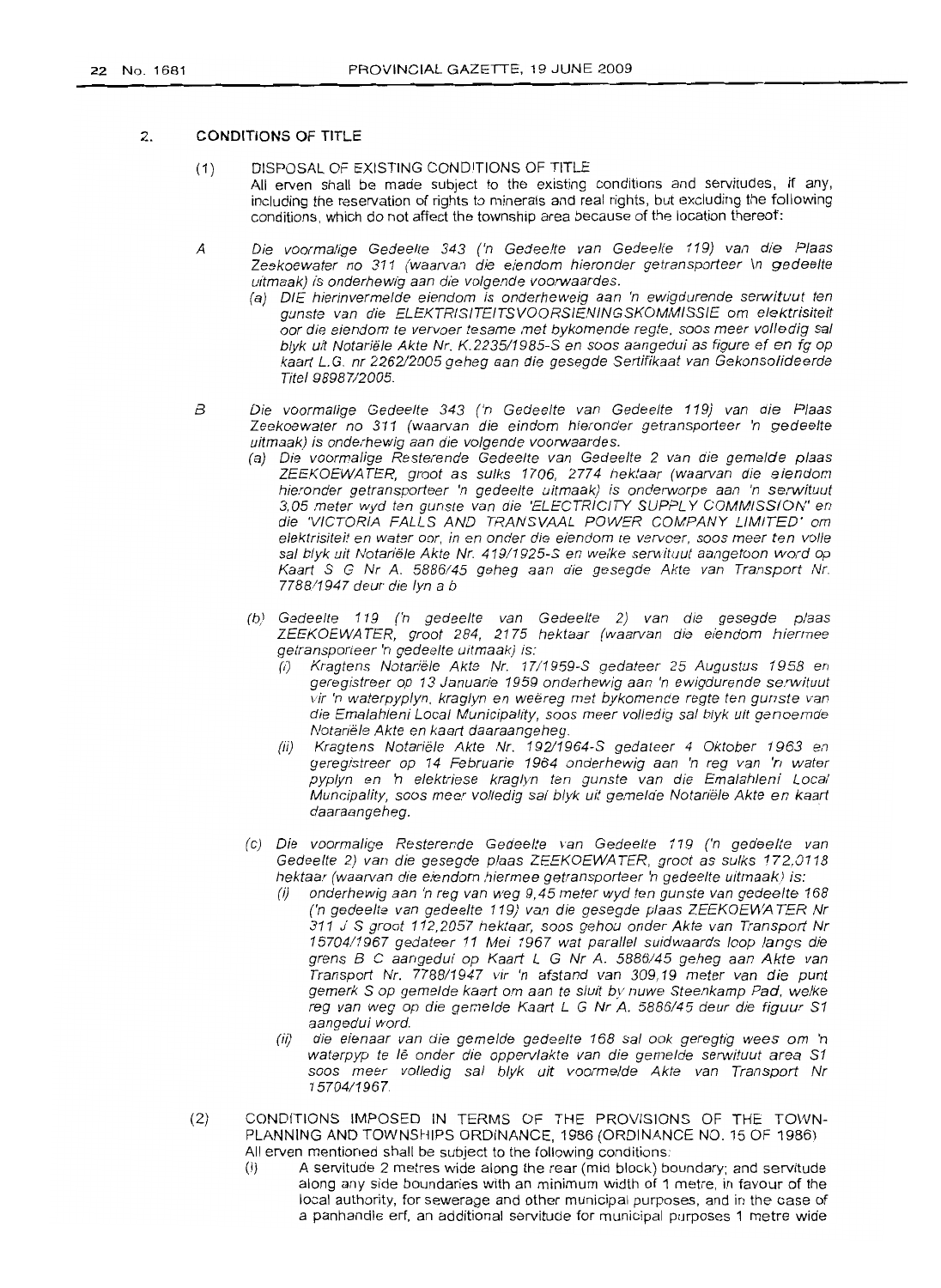across the access portion of the erf, if and when required by the local authority: Provided that the local authority may waive compliance with the requirements of this servitude.

- (ii) No building or other structure shall be erected within the aforesaid servitude area and no large-rooted trees shall be planted within the area of such servitude or within 1 metre thereof.
- (iii) The local authority shall be entitled to deposit temporarily on the land adjoining the aforesaid servitude such material as may be excavated by it during the course of the construction, maintenance or removal of such sewerage mains and other works as it, in its discretion, may deem necessary and shall further be entitled to reasonable access to the said land for the aforesaid purpose, subject to any damage done during the process of the construction, maintenance or removal of such sewerage mains and other works being made good by the local authority.

## **LOCAL AUTHORITY NOTICE 133**

## eMALAHLENI LOCAL MUNICIPALITY NOTICE OF APPROVAL OF eMAHLAHLENI AMENDMENT SCHEME 1095

The Local Municipality of eMalahleni declares hereby in terms of the provisions of section 125 (1) of the Town-Planning and Townships Ordinance, 1986, that it has approved an amendment scheme, being an amendment of the eMalahleni Town-Planning Scheme, 1991, comprising the same land as included in the township Modelpark Extension 18.

Map 3 and the scheme clauses of the amendment scheme are filed with the Director, Department of Agriculture and Land Administration Mpumalanga Province, and the Municipal Manager, eMalahleni Local Municipality and are open for inspection at all reasonable times. This amendment is known as eMalahleni Amendment Scheme 1095 and shall come into operation on date of publication of this notice.

## **A.M. LANGA**

**MUNICIPAL MANAGER**

Civic Centre Mandela Street **eMALAHLENI** 1035

P.O. Box 3 eMalahleni 1035

Notice Number Publication date: 116/2009 Provincial Gazette of Mpumalanga: 26 June 2009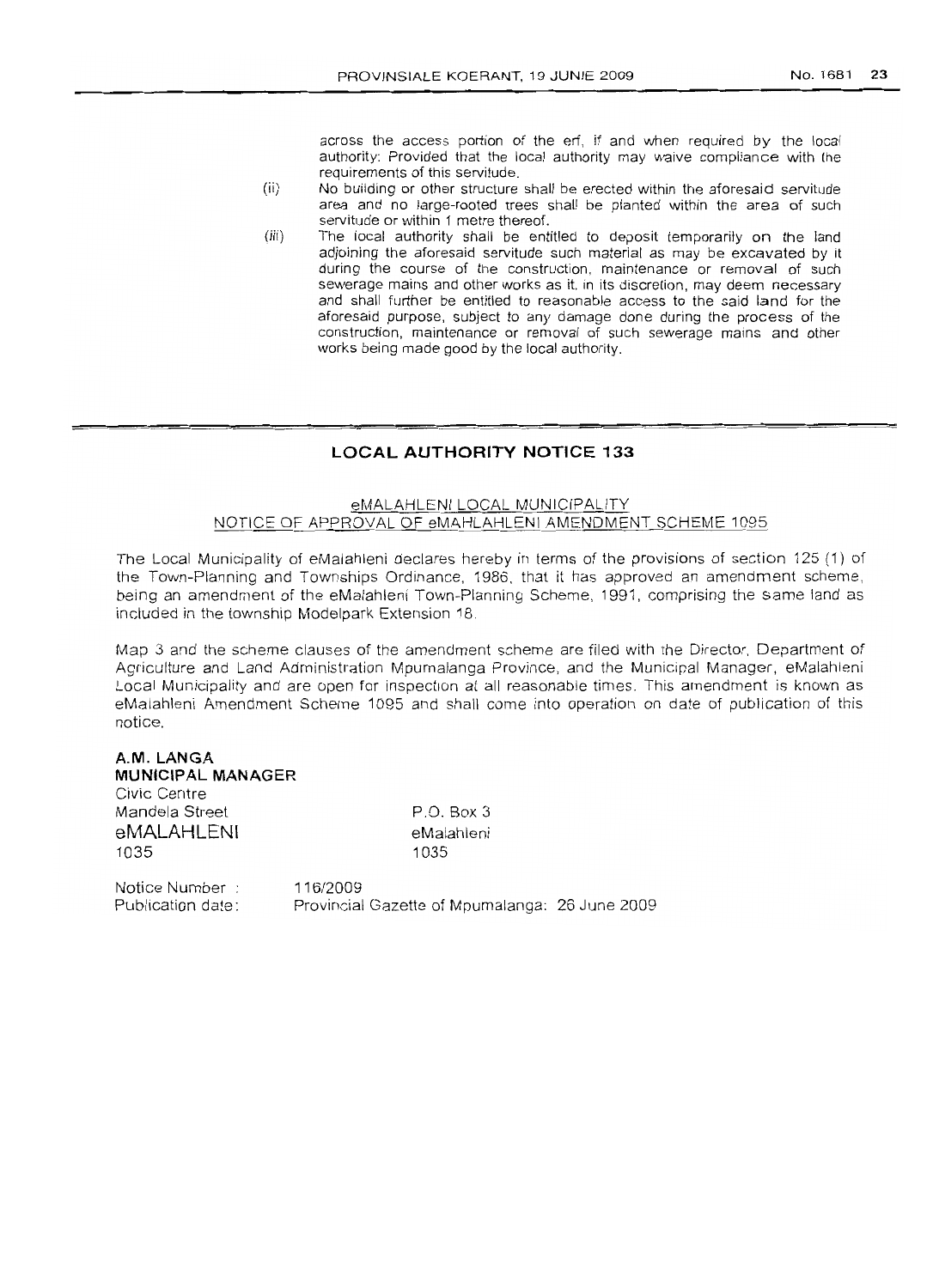## LOCAL AUTHORITY NOTICE 134

## MBOMBELA LOCAL MUNICIPALITY

Civic Centre

1 Nel Street

Nelspruit

1201

South Africa



POBox 45

Nelspruit

1200

South Africa

## PUBLIC NOTICE CALLING FOR INSPECTION OF SECOND SUPPLEMENTARY VALUATION ROLL AND LODGING OF OBECTIONS

Notice is hereby given in terms of Section 49 (1) (a) (i) of the Local Government: Municipal Property Rates Act, 2004, hereinafter referred to as the "Act" that the second supplementary valuation roll for the financial years 01 July 2009 to 30 June 2013 is open for public inspection at the Mbombela municipal offices or at website: www.mbombela .pov.za from the 29th June 2009 to31 July 2009,

*<sup>i</sup>* An invitation is hereby made in terms of section 49(1)(a)(ii) of the Act that an*y* owner of property or other person who so . desires should lodge an objection with the municipal manager in respect of any matter refiected in, or omitted from, the . valuation roll within the above mentioned oeriod.

Attention is specifically drawn to the fact that an objection must be in relation to a specific individual property and not against the valuation roll as such,

The form forlodging objection is obtainable at the following addresses: Nelspruit Civic Centre; White River Civic Centre; Hazyview Municipal Services Centre, KaNyamazane Municipal Services Centre, Matsulu Municipal Services Centre, KaBokweni Municipal Services Centre or downloaded from the website: www.mbombela.gov.za.

The completed forms must be returned to the following addresses: Nelspruit Civic Centre, White River Civic Centre, Hazyview Municipal Services Centre, KaNyamazane Municipal Services Centre, Matsulu Municipal Services Centre and KaBokweni Municipal Services Centre or posted,

NB: The municipality will take no responsibility for late objection forms posted unless if a registered mail facility has been used, therefore the use of registered mail or courier services is advised. All envelopes should be clearly marked OBJECTION FORM, Facsimiled or E-mailed objections form will not be accepted. Property owners that have not received mailed notices by 29<sup>th</sup> June 2009 are requested to visit the municipal offices.

For enquiries please telephone: 0137592365/0137592025/0137592064

 F. S. SIBOZA ACTING MUNICIPAL MANAGER **DATE: 12/06/2009** 

 $\overline{\phantom{a}}$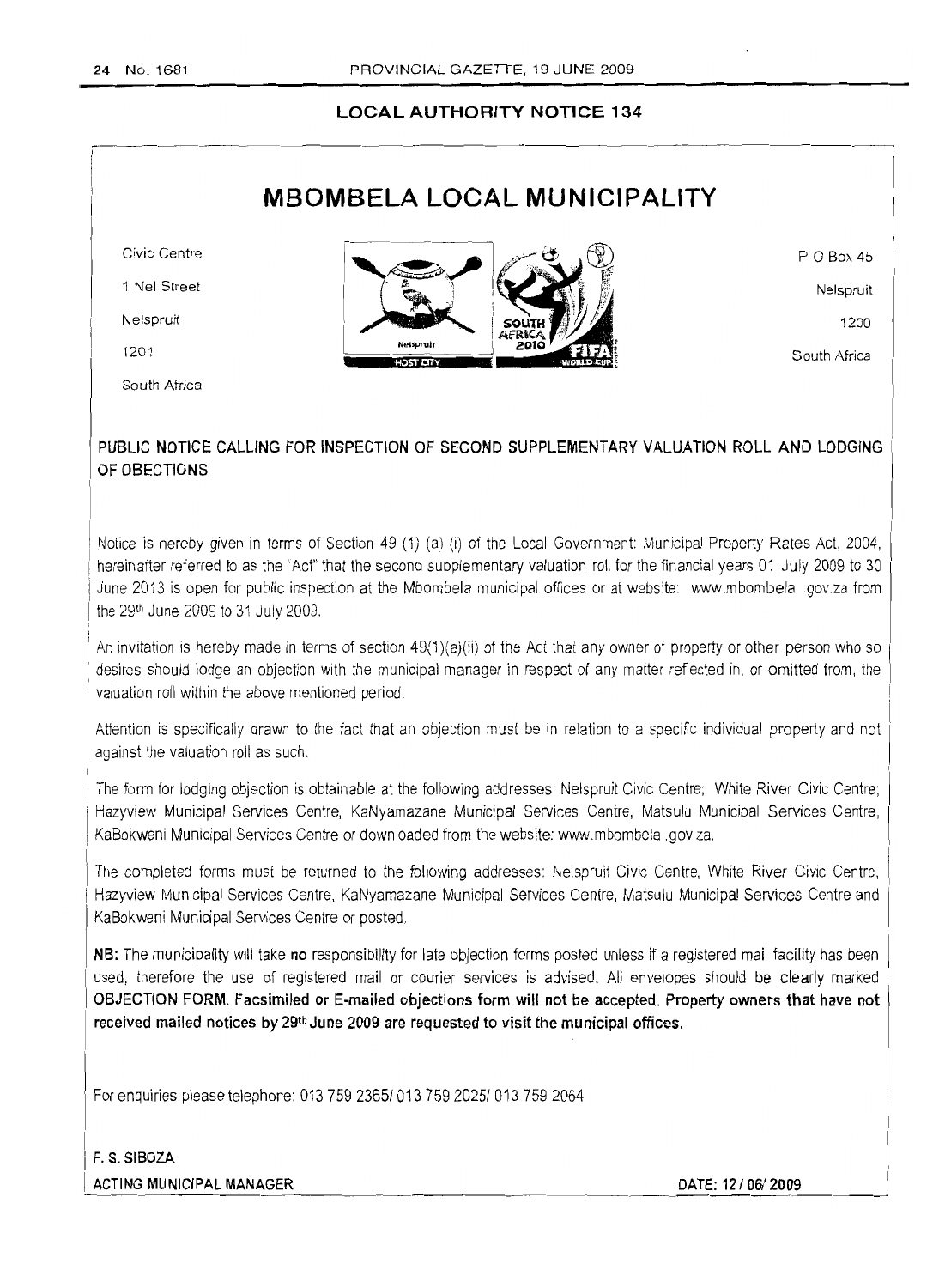#### No. 1681 25

## **LOCAL AUTHORITY NOTICE** 135

#### GOVAN MBEKI MUNICIPALITY

Notice hereby given in terms of section 14 (2) of the Local Government: Municipal Property Rates Act NO.6 of 2004 that Govan Mbeki Municipality has approved the tariff per Council Resolution A 15/05/2009 as set out hereunder.

## ASSESSMENT RATES - 2009/2010

### 1. RESIDENTIAL

That the assessment rate of 0.0070 cent in the rand be increased to 0.0074 cent in the rand be levied on the market value of the property.

### 2. BUSINESS / INDUSTRIAL / COMMERCIAL / SPECIAL / UNDERTERMINED / PRIVATE OPEN SPACE / INSTITUTION / MINNING / UTILITIES / AGRICULTURAL

That the assessment rate of 0.0140 cent be increased to 0.0148 cent in the rand be levied on the market value of the property.

#### 3. EXEMPTIONS, REBATES AND REDUCTIONS ON RATES

That the following Exemptions, Rebates and Reductions be granted

## 3.1. Exemptions

That the first R 15,000 of the market value of all residential properties and of all properties used for municipal purposes, provided one or more components of such properties are used for residential purposes, is exempted from the payment of rates in terms of Section 17( 1)(h) of the Property Rates Act. (Paragraph 7.5.1)

Property identified in terms of paragraph 7.5.2 to 7.5.8 of the Property Rates Policy.

## 3.2. Rebates and Reductions

## 3.2.1. Indigents

Indigents will be subsidized in accordance with the indigent poiicy adopted by Council and will not form part of a rebate in terms of the MPRA.

## 3.2.2. Pensioners and Medical Unfit applicants (disabled)

Owners who qualify in terms of the criteria determined in this policy will be granted a rebate based on the tariff applicable on residential properties.

The maximum income and rebate on each category of income for the 2009/2010 financial year are determined as follows:

| Monthly household income | % Rebate |
|--------------------------|----------|
| R 0 to R 2.500           | $100\%$  |
| R 2,500 to R 3,500       | 80%      |
| R 3,500 to R 4,500       | 60%      |
| R 4,500 to R 5,500       | 40%      |
| R 5,500 to R 7,500       | 20%      |

## 3.2.3. Agricultural rebate (Property used for Agricultural purposes)

A 55% rebate will be granted to qualifying agricultural properties based on the extent of services supplied to such properties in general, and the contribution of agriculture to the local economy, in terms of subsection 3 (4) of the MPRA.

The percentage is based on the following criteria: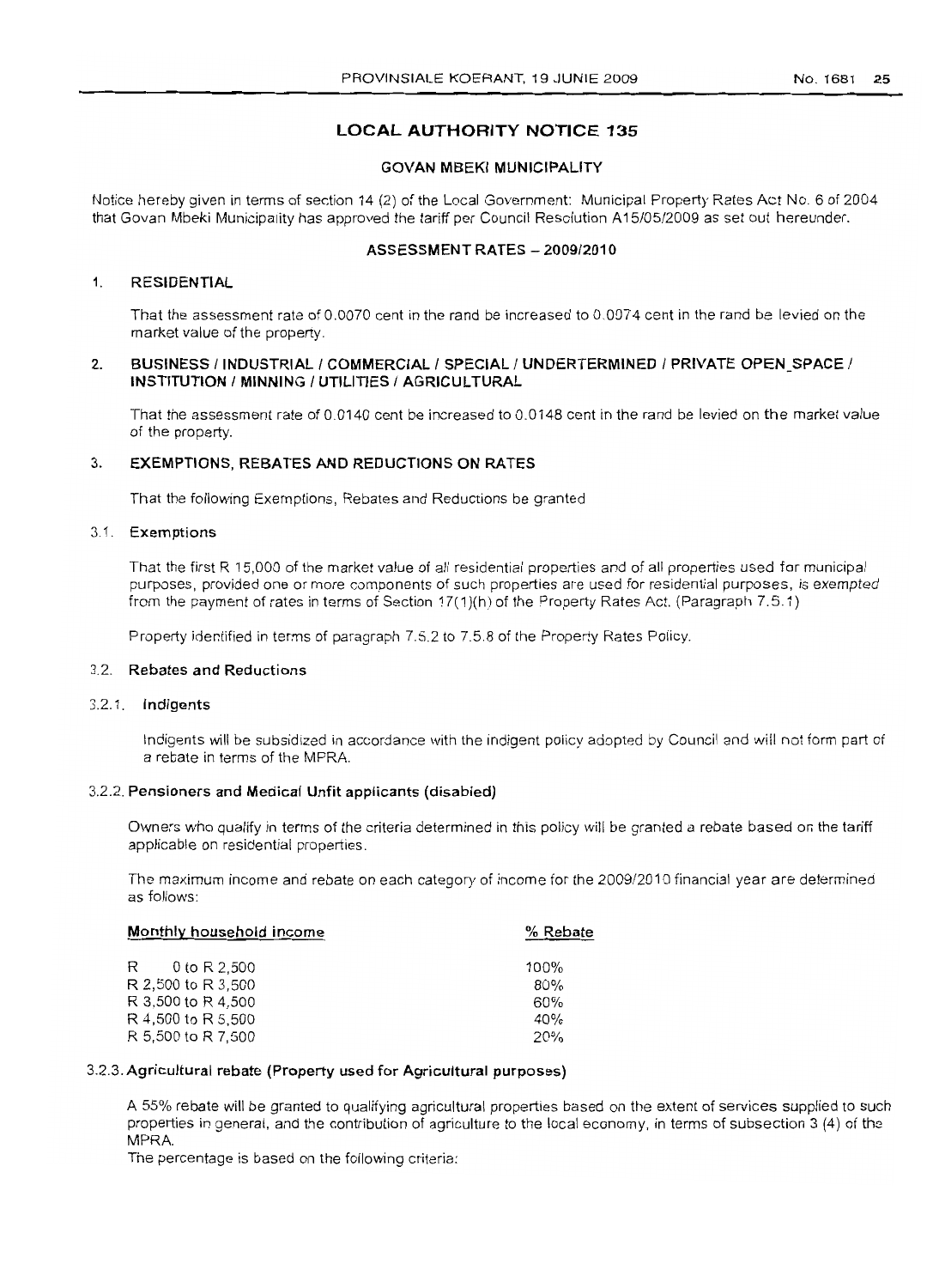| No municipal Road next to the property               | 7.5%    |
|------------------------------------------------------|---------|
| No municipal Sewerage to the property                | 7.5%    |
| No municipal Electricity to the property             | 7.5%    |
| No Refuse removal provided by the municipality       | 7.5%    |
| No water is supplied by the municipality             | 20.0%   |
| The contribution of agriculture to the local economy | $5.0\%$ |

#### 3.2.4. **Compulsory phasing in of rates on certain categories**

Rates levied on newly ratable property must be phased in over a period of three or four years depending on the ownership and use (category) of such property in terms of Section 21 of the Act, subject to subsection (5)

- o In the 2008/2009 financial year, a rebate of 75%
- o In the 2009/2010 financial year, a rebate of 50%
- o In the 2010/2011 financial year, a rebate of 25%
- o In the 2011/2012 financial year the rate will be payable without any rebate.

**KENNISGEWING 136 VAN 2009**

**• •**

#### **eMALAHLENI LOCAL MUNICIPAUTY**

#### **NOTICE OF APPROVAL OF eMALAHLENI AMENDMENT SCHEME 1105**

It is hereby notified in terms of the provisions of Section 57(1) (a) of the Town-planning and Townships Ordinance, 1986, that the eMalahleni Local Municipality has approved the amendment of the eMalahleni Town-Planning Scheme 1991, by the rezoning of Erf 2811, Benfleur Extension 13 from "Residential 2" to "Business 2".

Map 3 and the scheme clauses of the amendment scheme are filed with the Director, Department of Agriculture and Land Administration, Mpumalanga Province and the Municipal Manager of the eMalahleni Local Municipality and are open for inspection at all reasonable times. This amendment is known, as eMalahleni Amendment Scheme 1105 shall come into operation on date of this publication.

**A.M. LANGA MUNICIPAL MANAGER** Civic Centre Mandela Street **eMALAHLENI** 1035

P.O. Box 3 **WITBANK** 1035

Notice Number Publication date: /2009 Provincial Gazette of Mpumalanga: 19 June 2009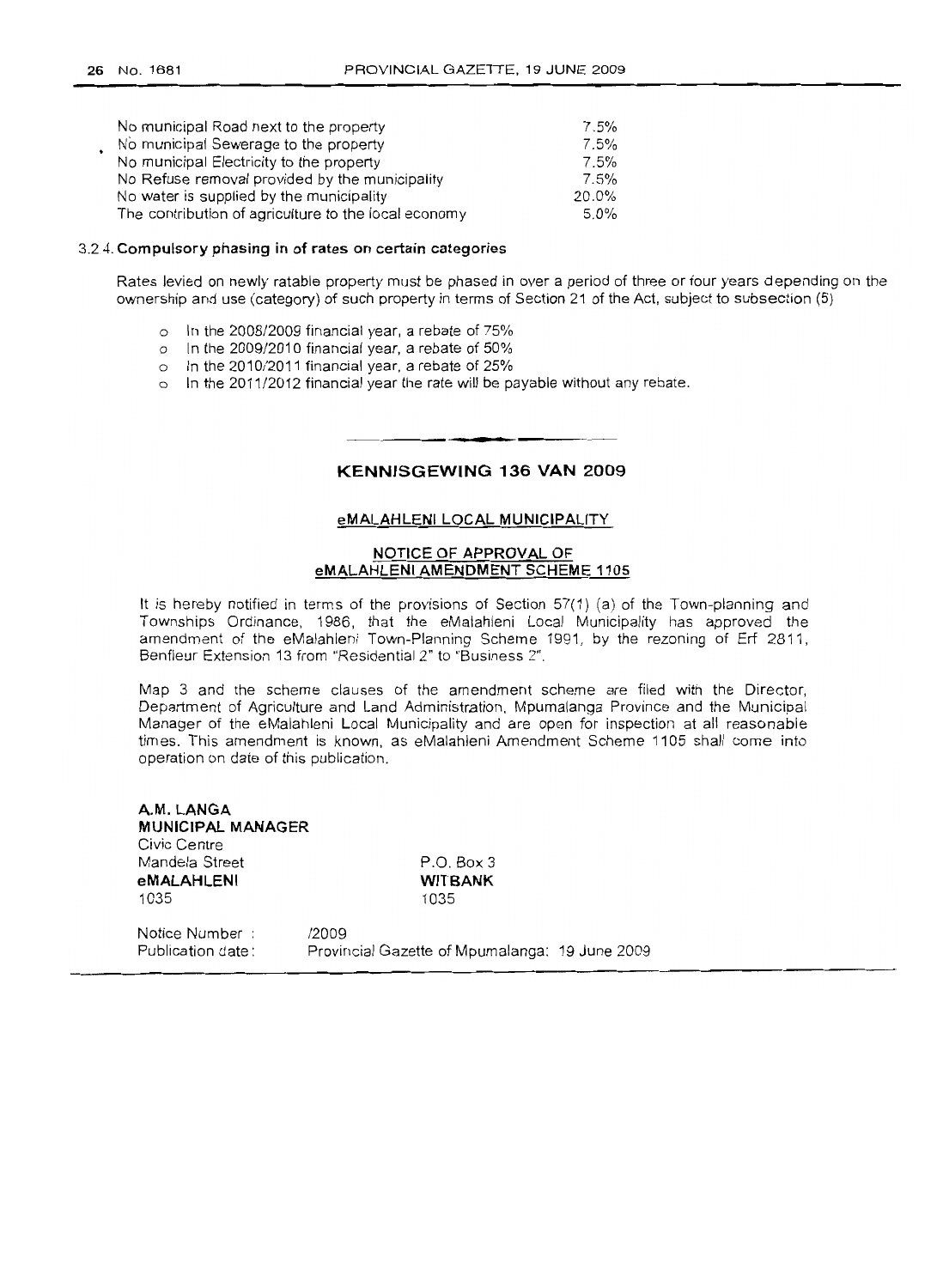## **LOCAL AUTHORITY NOTICE 123**

## NOTICE OF APPLICATION FOR ESTABLISHMENT OF TOWNSHIP

#### **PROPOSED BETHAL EXTENSION 30**

#### **GOVAN MBEKI MUNICIPALITY**

The Govan Mbeki Municipality hereby gives notice in terms of section 69 (6) (a) of the Town-planning and Townships Ordinance, 1986 (Ordinance 15 of 1986), read with section 96 (3) of the said Ordinance, that an application to establish the township referred to in the Annexure hereto, has been received by it.

Particulars of the application will lie for inspection during normal office hours at the office of the Municipal Manager: Municipal Offices, Central Business Disrict, Secunda, for a period of 28 days from 12 June 2009.

Objections or representations in respect of the application must be lodged with or made in writing and in duplicate to the Municipal Manager, Govan Mbeki Municipality, at the above address or at Private Bag X1017, Secunda, 2302, within a period of 28 days from 12 June 2009 (on or before 10 July 2009).

#### **Dr L H MATHUNYANE, Municipal Manager**

#### **ANNEXURE**

Name of township: **Bethal Extension** 30.

Full name of applicant: PTYPROPS 309 (Pty) Ltd (No. 200601456407).

Number of erven in proposed township: "Industrial 1": 2.

Description of land on which township is to be established: Portion 78 and Portion 80 (portion of Portion 7), farm Blesbokspruit 150, Registration Division I.S., Province of Mpumalanga.

Locality of the proposed township: Adjacent to and east of Station Road, approximately 600 m north-east of Bethal Central Business District (previously Nestle factory site).

**• •**

## **PLAASLIKE BESTUURSKENNISGEWrNG 123**

KENNISGEWING VAN AANSOEK OM STIGTING VAN DORP

#### **VOORGESTELDE BETHAL UITBREIDING 30**

## **GOVAN MBEKI MUNISIPALlTEIT**

Die Govan Mbeki Munisipaliteit gee hiermee ingevolge artikel 69 (6) (a) van die Ordonnansie op Dorpsbeplanninq en Darpe, 1986 (Ordonnansie 15 van 1986), gelees met artikel 96 (3) van die gemelde Ordannansie, kennis dat 'n aansoek om die dorp in die Bylae hierby genoem, te stig, deur hom ontvang is.

Besonderhede van die aansoek lê ter insae gedurende gewone kantoorure by die kantoor van die Munisipale Bestuurder, Munisipale Kantore, Sentrale Besigheidsgebied, Secunda, vir 'n tydperk van 28 dae vanaf 12 Junie 2009.

Besware teen of vertoë ten opsigte van die aansoek moet binne 'n tydperk van 28 dae vanaf 12 Junie 2009 (voor of op 10 Julie 2009), skriftefik en in tweevoud by of aan die Munisipale Bestuurder, Govan Mbeki Munisipaliteit, by bovermelde adres of by Privaatsak X1017, Secunda, 2302, ingedien of gerig word.

### **Dr. L H MATHUNYANE, Munisipale Bestuurder**

#### **BYLAE**

Naam van dorp: **Bethal Uitbreiding** 30.

Volle naam van aansoeker: PTYPROPS 309 (Edms) Bpk (No. 200601456407).

Aantal erwe in voorgestelde dorp: "Nywerheid 1": 2.

Beskrywing van grond waarop dorp gestig staan te word: Gedeelte 78 en Gedeelte 80 (gedeelte van Gedeelte 7), plaas Blesbokspruit 150, Registrasie Afdeling I.S., Mpumalanga-provinsie.

Ligging van voorgestelde dorp: Aangrensend aan en oos van Stasieweg, ongeveer 600 m noordoos van Bethal Sentrale Besigheidsgebied (voorheen Nestle fabrieksterrein).

 $12 - 19$ 

## **LOCAL AUTHORITY NOTICE 124**

#### **STEVE TSHWETE LOCAL MUNICIPALITY**

#### NOTICES OF APPLICATION FOR ESTABLISHMENT OF A TOWNSHIP

The Steve Tshwete Local Municipality hereby gives notice in terms of section 69 (6) (a), read with section 96 (3) of the Town-planning and Township Ordinance, 1986 (Ordinance 15 of 1986), that an application 10 establish the township referred to in the Annexure attached hereto, has been received by it.